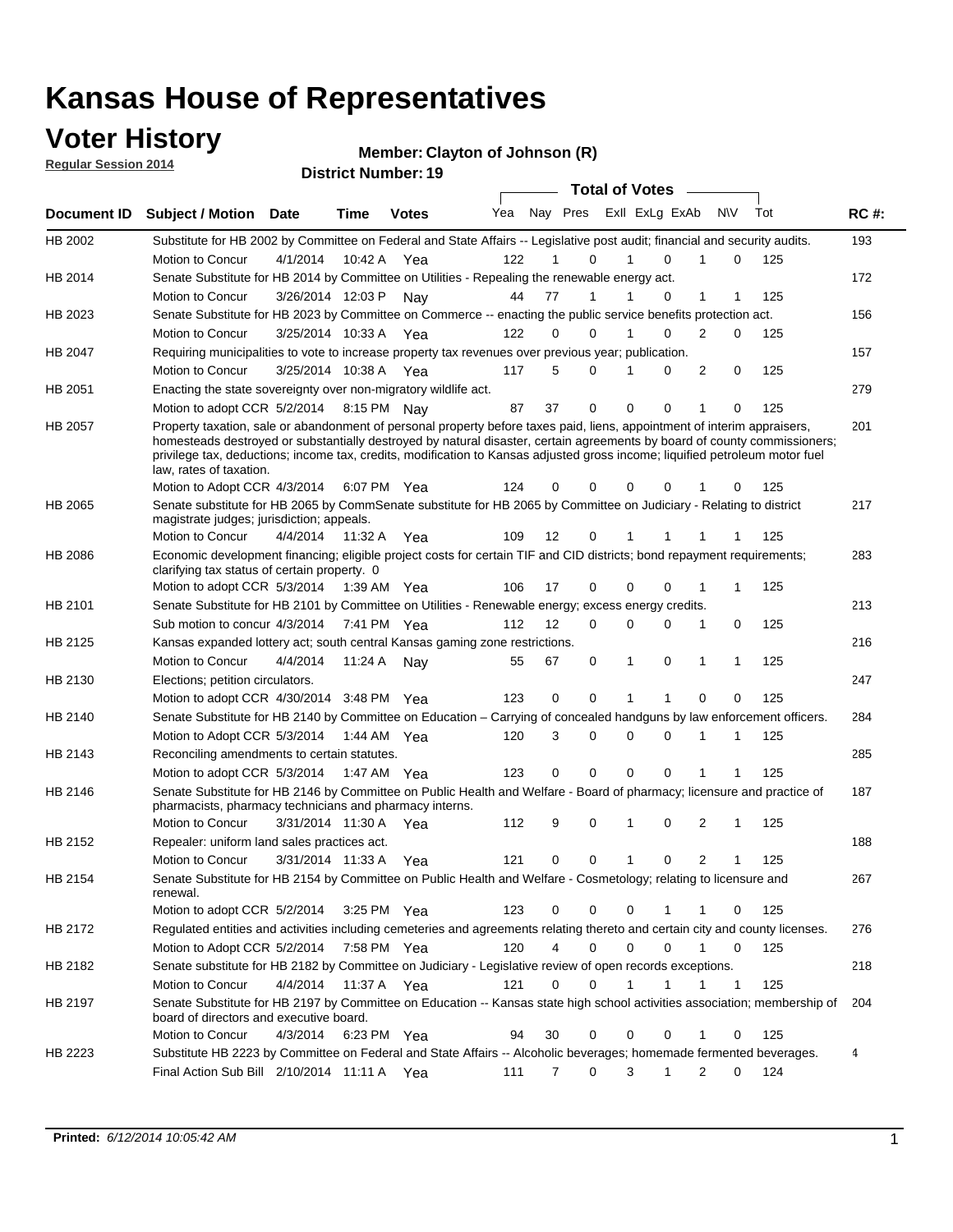| <b>Voter History</b><br><b>Regular Session 2014</b> |                            | Member: Clayton of Johnson (R) |
|-----------------------------------------------------|----------------------------|--------------------------------|
|                                                     | <b>District Number: 19</b> | <b>Total of Votes</b>          |

|         | Document ID Subject / Motion Date                                                                                                                                                                                                                                                                                                                                                                                                                                                                                                                                                                                                                                                                                                                                      |          | Time                  | <b>Votes</b> | Yea | Nay Pres     |             | Exll ExLg ExAb |             |                | <b>NV</b> | Tot | <b>RC#:</b> |
|---------|------------------------------------------------------------------------------------------------------------------------------------------------------------------------------------------------------------------------------------------------------------------------------------------------------------------------------------------------------------------------------------------------------------------------------------------------------------------------------------------------------------------------------------------------------------------------------------------------------------------------------------------------------------------------------------------------------------------------------------------------------------------------|----------|-----------------------|--------------|-----|--------------|-------------|----------------|-------------|----------------|-----------|-----|-------------|
| HB 2223 | Substitute for HB 2223 by Committee on Federal and State Affairs—Alcoholic beverages; homemade fermented beverages;<br>microbrewery gallonage expanded; liquor license length of citizenship.                                                                                                                                                                                                                                                                                                                                                                                                                                                                                                                                                                          |          |                       |              | 115 | 9            | 0           | $\mathbf 0$    | 0           |                |           | 125 | 205         |
|         | Motion to Concur                                                                                                                                                                                                                                                                                                                                                                                                                                                                                                                                                                                                                                                                                                                                                       |          | 4/3/2014 6:27 PM Yea  |              |     |              |             |                |             |                | 0         |     |             |
| HB 2231 | Senate Substitute for Substitute for HB 2231 by Committee on Ways and Means - Appropriations for FY 2014, FY 2015, FY<br>2016, FY 2017 and FY 2018 for various state agencies; capital improvement projects; claims against the state.                                                                                                                                                                                                                                                                                                                                                                                                                                                                                                                                 |          |                       |              | 70  | 54           | 0           | 0              | 0           |                | 0         | 125 | 282         |
|         | Motion to adopt CCR 5/2/2014                                                                                                                                                                                                                                                                                                                                                                                                                                                                                                                                                                                                                                                                                                                                           |          | 9:48 PM Nav           |              |     |              |             |                |             |                |           |     |             |
| HB 2246 | Substitute for HB 2246 by Committee on Commerce, Labor and Economic Development - Peer review for certain licensed<br>technical professions.                                                                                                                                                                                                                                                                                                                                                                                                                                                                                                                                                                                                                           |          |                       |              |     |              |             |                |             |                |           |     | 38          |
|         | EFA Sub Bill                                                                                                                                                                                                                                                                                                                                                                                                                                                                                                                                                                                                                                                                                                                                                           |          | 2/21/2014 1:34 PM Yea |              | 120 | 0            | 0           |                | 0           | 2              |           | 124 |             |
| HB 2246 | Substitute for HB 2246 by Committee on Commerce, Labor and Economic Development - Peer review for certain licensed<br>technical professions.                                                                                                                                                                                                                                                                                                                                                                                                                                                                                                                                                                                                                           |          |                       |              |     |              |             |                |             |                |           |     | 260         |
|         | Motion to Concur                                                                                                                                                                                                                                                                                                                                                                                                                                                                                                                                                                                                                                                                                                                                                       | 5/2/2014 | 11:40 A               | Yea          | 124 | 0            | $\Omega$    | $\mathbf 0$    |             | 0              | 0         | 125 |             |
| HB 2272 | Kansas expanded lottery act; southeast Kansas gaming zone; privilege fee and investment threshold amount reduced.                                                                                                                                                                                                                                                                                                                                                                                                                                                                                                                                                                                                                                                      |          |                       |              |     |              |             |                |             |                |           |     | 200         |
|         | Motion to Concur                                                                                                                                                                                                                                                                                                                                                                                                                                                                                                                                                                                                                                                                                                                                                       | 4/2/2014 |                       | 4:18 PM Yea  | 84  | 36           | $\Omega$    | $\mathbf 0$    | $\Omega$    | 1              | 4         | 125 |             |
| HB 2296 | Campaign finance; permitted uses of campaign funds; increased exemption amount for certain candidates; contributor<br>information; lobbyist filings.                                                                                                                                                                                                                                                                                                                                                                                                                                                                                                                                                                                                                   |          |                       |              |     |              |             |                |             |                |           |     | 248         |
|         | Motion to adopt CCR 4/30/2014 3:53 PM Nay                                                                                                                                                                                                                                                                                                                                                                                                                                                                                                                                                                                                                                                                                                                              |          |                       |              | 119 | 4            | 0           |                |             | 0              | 0         | 125 |             |
| HB 2296 | Campaign finance; permitted uses of campaign funds; increased exemption amount for certain candidates; contributor<br>information; lobbyist filings.                                                                                                                                                                                                                                                                                                                                                                                                                                                                                                                                                                                                                   |          |                       |              |     |              |             |                |             |                |           |     | 287         |
|         | Motion to Override<br>Veto                                                                                                                                                                                                                                                                                                                                                                                                                                                                                                                                                                                                                                                                                                                                             |          | 5/30/2014 10:24 A     | Nav          | 96  | 5            | 0           | $\mathbf 0$    | 0           | 0              | 24        | 125 |             |
| HB 2298 | Senate Sub for HB 2298 by Committee on Judiciary - Uniform controlled substances act. Senate Sub for HB 2298 by<br>Committee on Judiciary - Uniform controlled substances act.<br>Motion to Concur                                                                                                                                                                                                                                                                                                                                                                                                                                                                                                                                                                     | 4/3/2014 |                       |              | 123 | 1            | $\mathbf 0$ | $\mathbf 0$    | $\mathbf 0$ | 1              | 0         | 125 | 209         |
| HB 2303 | Relating to driver's license fees; driving under the influence equipment fund.                                                                                                                                                                                                                                                                                                                                                                                                                                                                                                                                                                                                                                                                                         |          |                       | 6:40 PM Yea  |     |              |             |                |             |                |           |     | 1           |
|         | Motion to adopt CCR 1/22/2014 11:45 A Yea                                                                                                                                                                                                                                                                                                                                                                                                                                                                                                                                                                                                                                                                                                                              |          |                       |              | 109 |              | 0           | 1              | $\mathbf 0$ | 4              | 0         | 125 |             |
| HB 2312 |                                                                                                                                                                                                                                                                                                                                                                                                                                                                                                                                                                                                                                                                                                                                                                        |          |                       |              |     | 11           |             |                |             |                |           |     | 253         |
|         | Local governments; investment of idle funds; changes.<br>Motion to Concur                                                                                                                                                                                                                                                                                                                                                                                                                                                                                                                                                                                                                                                                                              | 5/1/2014 |                       |              | 123 | 2            | $\mathbf 0$ | $\mathbf 0$    | 0           | 0              | 0         | 125 |             |
| HB 2338 | Substitute for HB 2338 by Committee on Ways and Means - Judicial branch; supplemental appropriation for fiscal year 2015,                                                                                                                                                                                                                                                                                                                                                                                                                                                                                                                                                                                                                                              |          |                       | 4:31 PM Yea  |     |              |             |                |             |                |           |     | 229         |
|         | judiciary operations; increasing various docket fees and creating new docket fees; annually, allowing the allocation of a budget<br>for each judicial district court operations, chief judge would have the authority to expend funds as necessary to carry out the<br>functions of such district if such chief judge elected to do so, including establishing what court personnel are necessary and<br>their compensation; district court judges in judicial district elect chief judge and court of appeals judges elect chief judge of the<br>court of appeals; district judge and district magistrate judge vacancies; statutory authority for longevity bonus for judicial<br>branch employees repealed; nonseverability clause.<br>Motion to Adopt CCR 4/4/2014 |          |                       | 7:17 PM Nav  | 66  | 57           | 0           | 0              | 0           | 2              | 0         | 125 |             |
| HB 2378 | Senate Substitute for HB 2378 by Committee on Assessment and Taxation - Providing sales tax exemption for sales of certain 189                                                                                                                                                                                                                                                                                                                                                                                                                                                                                                                                                                                                                                         |          |                       |              |     |              |             |                |             |                |           |     |             |
|         | machinery and equipment used for surface mining activities.                                                                                                                                                                                                                                                                                                                                                                                                                                                                                                                                                                                                                                                                                                            |          |                       |              |     |              |             |                |             |                |           |     |             |
|         | Motion to Concur                                                                                                                                                                                                                                                                                                                                                                                                                                                                                                                                                                                                                                                                                                                                                       |          | 3/31/2014 11:35 A     | Yea          | 117 | 4            | 0           |                | 0           | 2              |           | 125 |             |
| HB 2389 | Senate Substitute for HB 2389 by Committee on Judiciary - Crimes and criminal procedure; mistreatment of a dependent adult 277<br>or an elder person; RICO; warrants; discharge of certain persons; appeals.                                                                                                                                                                                                                                                                                                                                                                                                                                                                                                                                                           |          |                       |              |     |              |             |                |             |                |           |     |             |
|         | Motion to Adopt CCR 5/2/2014                                                                                                                                                                                                                                                                                                                                                                                                                                                                                                                                                                                                                                                                                                                                           |          |                       | 8:05 PM Yea  | 123 | 1            | 0           | 0              | 0           | 1              | 0         | 125 |             |
| HB 2398 | Relating to the Kansas revised limited liability company act.                                                                                                                                                                                                                                                                                                                                                                                                                                                                                                                                                                                                                                                                                                          |          |                       |              |     |              |             |                |             |                |           |     | 28          |
|         | <b>Final Action</b><br>Amended                                                                                                                                                                                                                                                                                                                                                                                                                                                                                                                                                                                                                                                                                                                                         |          | 2/21/2014 11:13 A Yea |              | 120 | $\mathbf{1}$ | $\mathbf 0$ | $\mathbf{1}$   | $\mathbf 0$ | $\overline{2}$ | 0         | 124 |             |
| HB 2402 | National day of the cowboy.                                                                                                                                                                                                                                                                                                                                                                                                                                                                                                                                                                                                                                                                                                                                            |          |                       |              |     |              |             |                |             |                |           |     | 163         |
|         | <b>Final Action</b>                                                                                                                                                                                                                                                                                                                                                                                                                                                                                                                                                                                                                                                                                                                                                    |          | 3/26/2014 10:55 A     | Yea          | 116 | 7            | $\mathbf 0$ | 1              | 0           | 1              | 0         | 125 |             |
| HB 2417 | Expansion of rural opportunity zones.                                                                                                                                                                                                                                                                                                                                                                                                                                                                                                                                                                                                                                                                                                                                  |          |                       |              |     |              |             |                |             |                |           |     | 61          |
|         | <b>Final Action</b><br>Amended                                                                                                                                                                                                                                                                                                                                                                                                                                                                                                                                                                                                                                                                                                                                         |          | 2/27/2014 10:16 A     | Nay          | 104 | 19           | 0           | 0              | 0           | 1              | 0         | 124 |             |
| HB 2418 | Adult care home licensure act; removal of outdated rule and regulation reference.                                                                                                                                                                                                                                                                                                                                                                                                                                                                                                                                                                                                                                                                                      |          |                       |              |     |              |             |                |             |                |           |     | 6           |
|         | <b>Final Action</b>                                                                                                                                                                                                                                                                                                                                                                                                                                                                                                                                                                                                                                                                                                                                                    |          | 2/12/2014 11:20 A Yea |              | 121 | 0            | $\mathbf 0$ | $\mathbf{1}$   | 0           | $\overline{2}$ | 0         | 124 |             |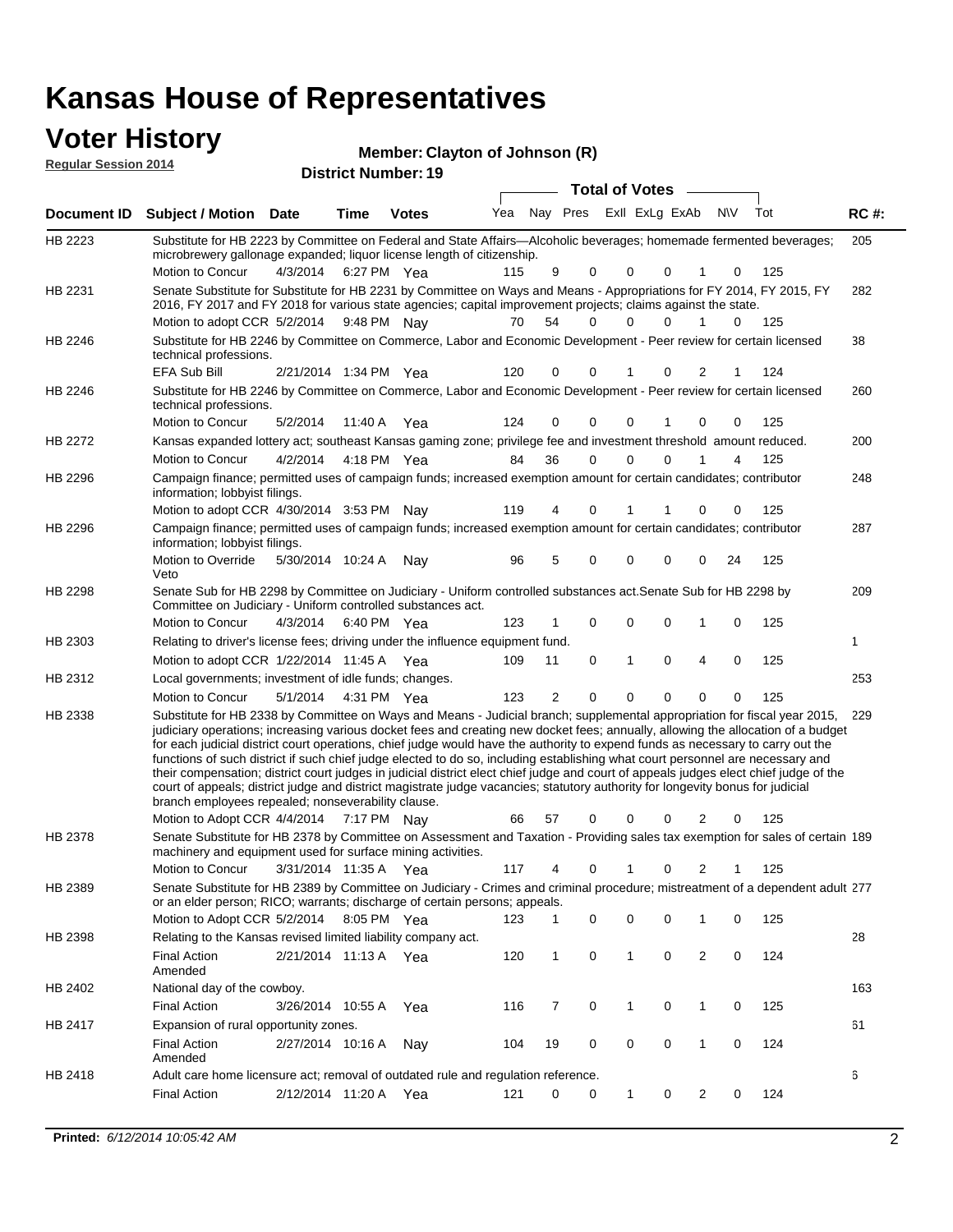### **Voter History**

**Regular Session 2014**

#### **Member: Clayton of Johnson (R)**

|                    |                                                                                                                                                                                                                                                                                                                                                      |                       |             | <b>DISTRICT MAILINGL'S</b> |     |          |          |   | <b>Total of Votes</b> | $\sim$         |              |     |                |
|--------------------|------------------------------------------------------------------------------------------------------------------------------------------------------------------------------------------------------------------------------------------------------------------------------------------------------------------------------------------------------|-----------------------|-------------|----------------------------|-----|----------|----------|---|-----------------------|----------------|--------------|-----|----------------|
| <b>Document ID</b> | <b>Subject / Motion</b>                                                                                                                                                                                                                                                                                                                              | Date                  | Time        | <b>Votes</b>               | Yea |          | Nay Pres |   | Exll ExLg ExAb        |                | <b>NV</b>    | Tot | <b>RC#:</b>    |
| HB 2418            | Kansas department for aging and disability services; adult care homes                                                                                                                                                                                                                                                                                |                       |             |                            |     |          |          |   |                       |                |              |     | 221            |
|                    | Motion to Concur                                                                                                                                                                                                                                                                                                                                     | 4/4/2014              | 11:49 A     | Yea                        | 122 | 0        | 0        | 1 | 1                     | 1              | 0            | 125 |                |
| HB 2419            | City annexation; fire district territory; detachment.                                                                                                                                                                                                                                                                                                |                       |             |                            |     |          |          |   |                       |                |              |     | 120            |
|                    | <b>Final Action</b>                                                                                                                                                                                                                                                                                                                                  | 3/17/2014 11:19 A Yea |             |                            | 122 | 0        | 0        | 0 | 0                     | 2              | $\mathbf{1}$ | 125 |                |
| HB 2419            | City annexation; fire district territory; detachment.                                                                                                                                                                                                                                                                                                |                       |             |                            |     |          |          |   |                       |                |              |     | 196            |
|                    | Motion to Concur                                                                                                                                                                                                                                                                                                                                     | 4/2/2014              | 10:32 A Yea |                            | 122 | 0        | 0        | 0 | 0                     | 2              | $\mathbf{1}$ | 125 |                |
| HB 2420            | School crossing guards.                                                                                                                                                                                                                                                                                                                              |                       |             |                            |     |          |          |   |                       |                |              |     | 5              |
|                    | <b>Final Action</b><br>Amended                                                                                                                                                                                                                                                                                                                       | 2/10/2014 11:12 A     |             | Yea                        | 118 | 0        | 0        | 3 | 1                     | $\overline{2}$ | 0            | 124 |                |
| HB 2420            | School crossing guards.                                                                                                                                                                                                                                                                                                                              |                       |             |                            |     |          |          |   |                       |                |              |     | 197            |
|                    | Motion to Concur                                                                                                                                                                                                                                                                                                                                     | 4/2/2014              | 10:34 A     | Yea                        | 123 | 0        | 0        | 0 | 0                     | 2              | 0            | 125 |                |
| HB 2422            | Defining watercraft for purposes of taxation.                                                                                                                                                                                                                                                                                                        |                       |             |                            |     |          |          |   |                       |                |              |     | 14             |
|                    | <b>Final Action</b><br>Amended                                                                                                                                                                                                                                                                                                                       | 2/14/2014 11:13 A     |             | Yea                        | 118 | 0        | 0        | 2 | $\mathbf 0$           | 4              | 0            | 124 |                |
| HB 2424            | Robert G. (Bob) Bethell interchange.                                                                                                                                                                                                                                                                                                                 |                       |             |                            |     |          |          |   |                       |                |              |     | 85             |
|                    | <b>EFA Sub Bill</b>                                                                                                                                                                                                                                                                                                                                  | 2/27/2014 4:03 PM Yea |             |                            | 119 | 4        | 0        | 0 | $\mathbf 0$           | 1              | 0            | 124 |                |
| HB 2424            | Substitute for HB 2424 by Committee on Transportation - Designating the Robert G. (Bob) Bethell interchange; the SGT David 190<br>Enzbrenner memorial highway; t the Pack S Clair highway; the ancient Indian traders trail; the Harper county veterans<br>memorial highway; the Bonnie Huy memorial highway; the Bonnie Sharp memorial interchange. |                       |             |                            |     |          |          |   |                       |                |              |     |                |
|                    | Motion to Concur                                                                                                                                                                                                                                                                                                                                     | 3/31/2014 11:37 A Yea |             |                            | 117 | 3        | $\Omega$ | 1 | 0                     | 2              | 2            | 125 |                |
| HB 2429            | Making the water conservation program part of and supplemental to the Kansas water appropriation act.                                                                                                                                                                                                                                                |                       |             |                            |     |          |          |   |                       |                |              |     | $\overline{7}$ |
|                    | <b>Final Action</b><br>Amended                                                                                                                                                                                                                                                                                                                       | 2/12/2014 11:22 A Yea |             |                            | 121 | $\Omega$ | 0        | 1 | $\Omega$              | 2              | 0            | 124 |                |
| HB 2430            | Promoting employment across Kansas act; benefits.                                                                                                                                                                                                                                                                                                    |                       |             |                            |     |          |          |   |                       |                |              |     | 90             |
|                    | <b>EFA Sub Bill</b>                                                                                                                                                                                                                                                                                                                                  | 2/27/2014 4:08 PM Yea |             |                            | 110 | 13       | 0        | 0 | 0                     | 1              | 0            | 124 |                |
| HB 2430            | Substitute for HB 2430 by Committee on Commerce, Labor and Economic Development - Promoting employment across<br>Kansas act; benefits.                                                                                                                                                                                                               |                       |             |                            |     |          |          |   |                       |                |              |     | 278            |
|                    | Motion to adopt CCR 5/2/2014                                                                                                                                                                                                                                                                                                                         |                       | 8:09 PM Yea |                            | 114 | 10       | 0        | 0 | 0                     | 1              | 0            | 125 |                |
| HB 2433            | Relating to the Kansas uniform securities act.                                                                                                                                                                                                                                                                                                       |                       |             |                            |     |          |          |   |                       |                |              |     | 62             |
|                    | <b>Final Action</b><br>Amended                                                                                                                                                                                                                                                                                                                       | 2/27/2014 10:17 A Yea |             |                            | 123 | 0        | 0        | 0 | $\mathbf 0$           | 1              | 0            | 124 |                |
| HB 2433            | Relating to the Kansas uniform securities act.                                                                                                                                                                                                                                                                                                       |                       |             |                            |     |          |          |   |                       |                |              |     | 243            |
|                    | Motion to adopt CCR 4/30/2014 3:27 PM Yea                                                                                                                                                                                                                                                                                                            |                       |             |                            | 123 | $\Omega$ | 0        | 1 | 1                     | 0              | 0            | 125 |                |
| HB 2436            | Substitute for HB 2436 by Committee on Vision 2020 - Boards of cosmetology and barbering; agreements on inspectors of<br>dual-licensed facilities.                                                                                                                                                                                                   |                       |             |                            |     |          |          |   |                       |                |              |     | 19             |
|                    | Final Action Sub Bill 2/19/2014 11:32 A                                                                                                                                                                                                                                                                                                              |                       |             | Yea                        | 122 | O        | 0        | 0 | 0                     | 2              | 0            | 124 |                |
| HB 2436            | Substitute for HB 2436 by Committee on Vision 2020 - Boards of cosmetology and barbering; agreements on inspectors of<br>dual-licensed facilities.                                                                                                                                                                                                   |                       |             |                            |     |          |          |   |                       |                |              |     | 206            |
|                    | Motion to Concur                                                                                                                                                                                                                                                                                                                                     | 4/3/2014              | 6:30 PM Yea |                            | 117 | 7        | 0        | 0 | 0                     | 1              | 0            | 125 |                |
| HB 2440            | Emerging industry investment act; treatment of certain bioscience companies.                                                                                                                                                                                                                                                                         |                       |             |                            |     |          |          |   |                       |                |              |     | 39             |
|                    | <b>Emergency Final</b><br>Action                                                                                                                                                                                                                                                                                                                     | 2/21/2014 1:36 PM Yea |             |                            | 116 | 4        | 0        | 1 | 0                     | 2              | $\mathbf{1}$ | 124 |                |
| HB 2442            | Escalating penalties for repeat felony evade and elude cases.                                                                                                                                                                                                                                                                                        |                       |             |                            |     |          |          |   |                       |                |              |     | 107            |
|                    | EFA Sub Bill                                                                                                                                                                                                                                                                                                                                         | 2/27/2014 4:32 PM Yea |             |                            | 111 | 12       | 0        | 0 | 0                     | $\mathbf{1}$   | 0            | 124 |                |
| HB 2444            | Spendthrift trusts.                                                                                                                                                                                                                                                                                                                                  |                       |             |                            |     |          |          |   |                       |                |              |     | 36             |
|                    | <b>Emergency Final</b><br><b>Action Amend</b>                                                                                                                                                                                                                                                                                                        | 2/21/2014 1:32 PM Yea |             |                            | 120 | 0        | 0        | 1 | 0                     | $\overline{2}$ | $\mathbf{1}$ | 124 |                |
| HB 2444            | Spendthrift trusts.<br>Motion to Concur                                                                                                                                                                                                                                                                                                              | 4/2/2014              | 10:37 A Yea |                            | 123 | 0        | 0        | 0 | 0                     | 2              | 0            | 125 | 198            |
|                    |                                                                                                                                                                                                                                                                                                                                                      |                       |             |                            |     |          |          |   |                       |                |              |     |                |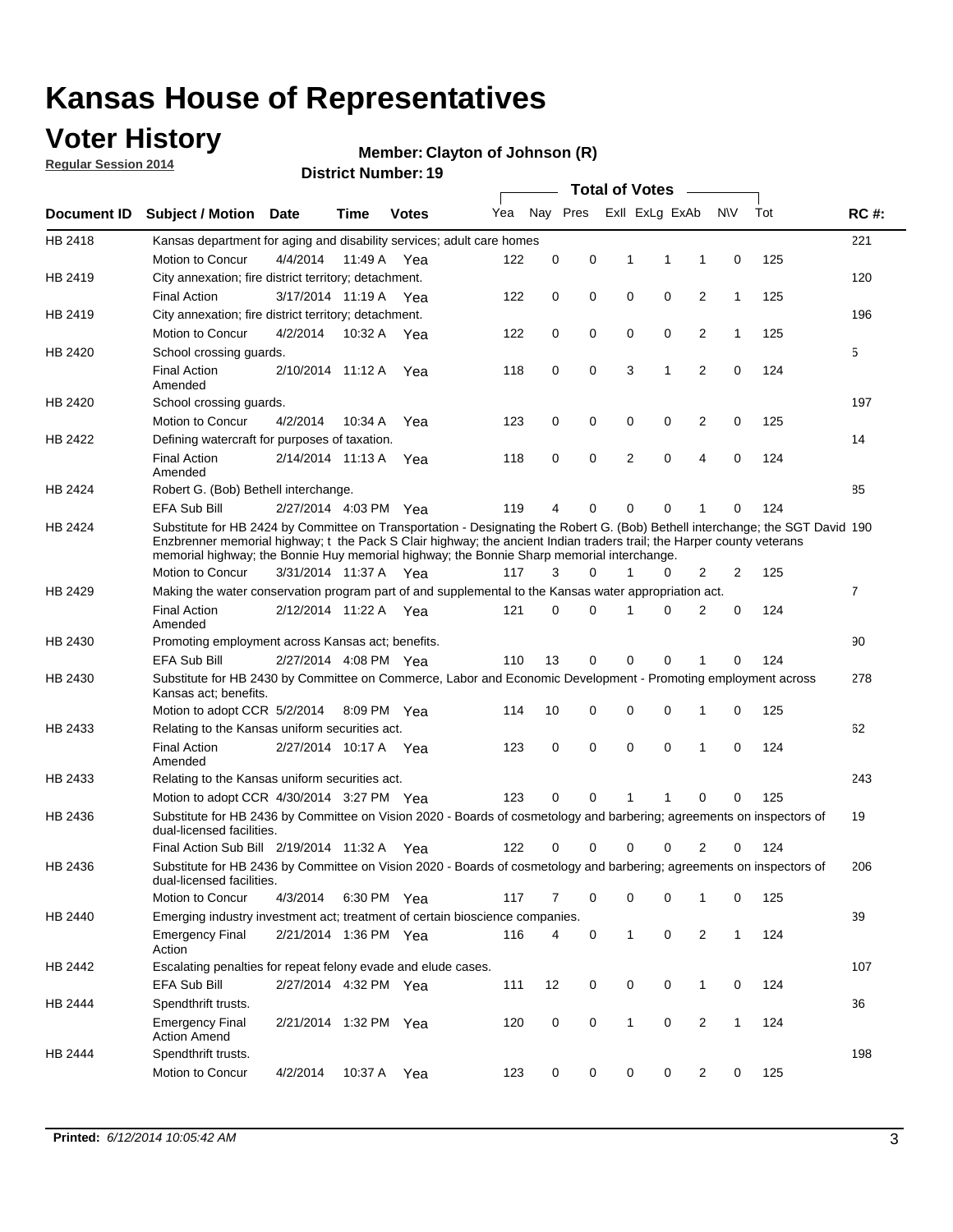### **Voter History Regular Session 2014**

| Member: Clayton of Johnson (R) |  |  |
|--------------------------------|--|--|
|--------------------------------|--|--|

|         |                                                                                                                                                                                                                                                                                                                                 |                       |      |              |     |          |             | <b>Total of Votes</b> |                |   |                |          |     |             |
|---------|---------------------------------------------------------------------------------------------------------------------------------------------------------------------------------------------------------------------------------------------------------------------------------------------------------------------------------|-----------------------|------|--------------|-----|----------|-------------|-----------------------|----------------|---|----------------|----------|-----|-------------|
|         | Document ID Subject / Motion Date                                                                                                                                                                                                                                                                                               |                       | Time | <b>Votes</b> | Yea | Nay Pres |             |                       | Exll ExLg ExAb |   |                | N\V      | Tot | <b>RC#:</b> |
| HB 2445 | Allowing for criminal discovery materials to be provided to defendant or defendant's counsel.                                                                                                                                                                                                                                   |                       |      |              |     |          |             |                       |                |   |                |          |     | 63          |
|         | <b>Final Action</b><br>Amended                                                                                                                                                                                                                                                                                                  | 2/27/2014 10:19 A     |      | Yea          | 123 | 0        | 0           | $\Omega$              |                | 0 | 1              | 0        | 124 |             |
| HB 2446 | District courts; court trustee operations fund. judicial process; concerning sentencing dispositions, probation and postrelease<br>supervision; concerning expungement of driving under the influence and criminal refusal convictions; concerning trials,<br>conduct of jury after case is submitted.                          |                       |      |              |     |          |             |                       |                |   |                |          |     | 8           |
|         | <b>Final Action</b>                                                                                                                                                                                                                                                                                                             | 2/12/2014 11:23 A     |      | Yea          | 121 | 0        | 0           | 1                     |                | 0 | 2              | 0        | 124 |             |
| HB 2446 | Senate Substitute for HB 2446 by Committee on Judiciary - Courts; allocating moneys from driver's license fees to judicial<br>branch nonjudicial salary adjustment fund; allowing chief justice to authorize expenditures from court trustee operations fund in<br>certain judicial districts; time limits for court decisions. |                       |      |              |     |          |             |                       |                |   |                |          |     | 239         |
|         | Motion to adopt CCR 4/30/2014 3:01 PM Yea                                                                                                                                                                                                                                                                                       |                       |      |              | 121 | 2        | 0           | 1                     |                | 1 | 0              | 0        | 125 |             |
| HB 2447 | Real property; trespass and liability.                                                                                                                                                                                                                                                                                          |                       |      |              |     |          |             |                       |                |   |                |          |     | 29          |
|         | <b>Final Action</b><br>Amended                                                                                                                                                                                                                                                                                                  | 2/21/2014 11:14 A Yea |      |              | 119 | 2        | 0           | 1                     |                | 0 | $\overline{2}$ | 0        | 124 |             |
| HB 2447 | Real property; trespass and liability.                                                                                                                                                                                                                                                                                          |                       |      |              |     |          |             |                       |                |   |                |          |     | 202         |
|         | Motion to Adopt CCR 4/3/2014                                                                                                                                                                                                                                                                                                    |                       |      | 6:10 PM Yea  | 122 | 2        | 0           | $\mathbf 0$           |                | 0 | 1              | 0        | 125 |             |
| HB 2448 | Interference with judicial process.                                                                                                                                                                                                                                                                                             |                       |      |              |     |          |             |                       |                |   |                |          |     | 30          |
|         | <b>Final Action</b>                                                                                                                                                                                                                                                                                                             | 2/21/2014 11:16 A Yea |      |              | 121 | 0        | 0           | 1                     |                | 0 | $\overline{2}$ | 0        | 124 |             |
| HB 2448 | Senate Substitute for HB 2448 by Committee on Judiciary - Updating provisions relating to the Kansas bureau of<br>investigation's DNA database; amending the crime of interference with                                                                                                                                         |                       |      |              |     |          |             |                       |                |   |                |          |     | 240         |
|         | Motion to adopt CCR 4/30/2014 3:10 PM Yea                                                                                                                                                                                                                                                                                       |                       |      |              | 116 | 7        | 0           | 1                     |                | 1 | 0              | 0        | 125 |             |
| HB 2451 | Electric utilities; creating the electric highway fee.                                                                                                                                                                                                                                                                          |                       |      |              |     |          |             |                       |                |   |                |          |     | 96          |
|         | <b>EFA Sub Bill</b>                                                                                                                                                                                                                                                                                                             | 2/27/2014 4:18 PM Yea |      |              | 64  | 59       | 0           | 0                     |                | 0 | 1              | 0        | 124 |             |
| HB 2451 | Substitute for HB 2451 by Committee on Transportation - Increasing registration fees for electric vehicles.                                                                                                                                                                                                                     |                       |      |              |     |          |             |                       |                |   |                |          |     | 207         |
|         | Motion to Concur                                                                                                                                                                                                                                                                                                                | 4/3/2014              |      | 6:34 PM Yea  | 94  | 30       | 0           | $\Omega$              |                | 0 |                | 0        | 125 |             |
| HB 2452 | Substitute for HB 2452 by Committee on Transportation - Distinctive license plates; donate life, disabled veterans, rotary<br>international, Kansas horse council.                                                                                                                                                              |                       |      |              |     |          |             |                       |                |   |                |          |     | 41          |
|         | EFA Sub Bill                                                                                                                                                                                                                                                                                                                    | 2/21/2014 1:39 PM Yea |      |              | 120 | 0        | 0           |                       |                | 0 | 2              |          | 124 |             |
| HB 2452 | Substitute for HB 2452 by Committee on Transportation - Distinctive license plates; donate life, disabled veterans, rotary<br>international, Kansas horse council, motorcycles.                                                                                                                                                 |                       |      |              |     |          |             |                       |                |   |                |          |     | 208         |
|         | Motion to Concur                                                                                                                                                                                                                                                                                                                | 4/3/2014              |      | 6:37 PM Yea  | 123 | 1        | 0           | $\mathbf 0$           |                | 0 | 1              | 0        | 125 |             |
| HB 2453 | Protecting religious freedom regarding marriage.                                                                                                                                                                                                                                                                                |                       |      |              |     |          |             |                       |                |   |                |          |     | 9           |
|         | <b>Final Action</b><br>Amended                                                                                                                                                                                                                                                                                                  | 2/12/2014 11:28 A Nay |      |              | 72  | 49       | $\mathbf 0$ | 1                     |                | 0 | $\overline{2}$ | $\Omega$ | 124 |             |
| HB 2455 | Property tax exemption for certain utility systems located on military installation.                                                                                                                                                                                                                                            |                       |      |              |     |          |             |                       |                |   |                |          |     | 108         |
|         | <b>Emergency Final</b><br><b>Action Amend</b>                                                                                                                                                                                                                                                                                   | 3/6/2014              |      | 11:23 A Yea  | 119 | 1        | 0           | 2                     |                | 1 | 2              | 0        | 125 |             |
| HB 2456 | Property taxation; defining commercial and industrial machinery and equipment; motor vehicles, members of military service<br>and active guard and reservists.                                                                                                                                                                  |                       |      |              |     |          |             |                       |                |   |                |          |     | 49          |
|         | <b>Final Action</b><br>Amended                                                                                                                                                                                                                                                                                                  | 2/26/2014 11:32 A Yea |      |              | 100 | 23       | 0           | 0                     |                | 0 | 1              | 0        | 124 |             |
| HB 2463 | Creating civil liability for acts of terrorism; forfeiture of property related to violations of certain criminal acts.                                                                                                                                                                                                          |                       |      |              |     |          |             |                       |                |   |                |          |     | 50          |
|         | <b>Final Action</b><br>Amended                                                                                                                                                                                                                                                                                                  | 2/26/2014 11:33 A Yea |      |              | 123 | 0        | 0           | 0                     |                | 0 | $\mathbf{1}$   | 0        | 124 |             |
| HB 2463 | Creating civil liability for acts of terrorism; forfeiture of property related to violations of certain criminal acts.                                                                                                                                                                                                          |                       |      |              |     |          |             |                       |                |   |                |          |     | 194         |
|         | Motion to Concur                                                                                                                                                                                                                                                                                                                | 4/1/2014              |      | 10:46 A Yea  | 123 | 0        | 0           | $\mathbf{1}$          |                | 0 | 1              | 0        | 125 |             |
| HB 2464 | Allowing banks, trust companies and savings and loans to claim the expensing deduction for privilege tax filers under the<br>Kansas income tax act.                                                                                                                                                                             |                       |      |              |     |          |             |                       |                |   |                |          |     | 15          |
|         | Final Action<br>Amended                                                                                                                                                                                                                                                                                                         | 2/14/2014 11:14 A Yea |      |              | 118 | 0        | 0           | 2                     |                | 0 | 4              | 0        | 124 |             |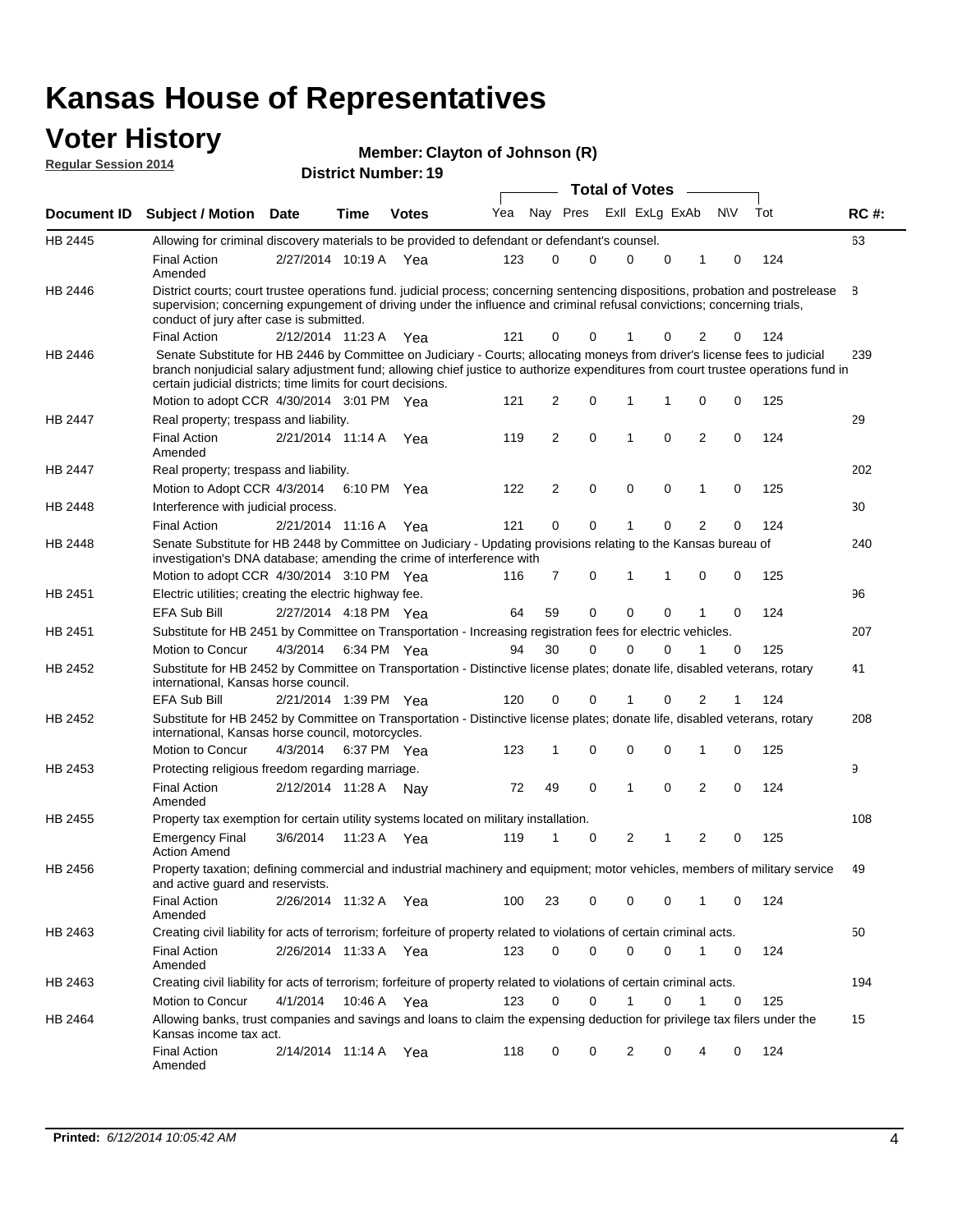### **Voter History**

**Regular Session 2014**

#### **Member: Clayton of Johnson (R)**

|                    |                                                                                                                                                                             |                       |             |              |     |                |                         | <b>Total of Votes</b> |              |             |                |             |     |             |
|--------------------|-----------------------------------------------------------------------------------------------------------------------------------------------------------------------------|-----------------------|-------------|--------------|-----|----------------|-------------------------|-----------------------|--------------|-------------|----------------|-------------|-----|-------------|
| <b>Document ID</b> | <b>Subject / Motion Date</b>                                                                                                                                                |                       | Time        | <b>Votes</b> | Yea |                | Nay Pres ExII ExLg ExAb |                       |              |             |                | N\V         | Tot | <b>RC#:</b> |
| HB 2466            | Relating to administrative procedure; judicial review.                                                                                                                      |                       |             |              |     |                |                         |                       |              |             |                |             |     | 37          |
|                    | <b>Emergency Final</b><br><b>Action Amend</b>                                                                                                                               | 2/21/2014 1:33 PM Yea |             |              | 118 | 2              |                         | 0                     | 1            | $\mathbf 0$ | 2              | 1           | 124 |             |
| <b>HB 2470</b>     | Purchasing authority for certain insurance by the state board of regents for state educational institutions.                                                                |                       |             |              |     |                |                         |                       |              |             |                |             |     | 16          |
|                    | <b>Final Action</b>                                                                                                                                                         | 2/17/2014 11:20 A Yea |             |              | 120 | 0              |                         | 0                     | 3            | 0           | 1              | 0           | 124 |             |
| HB 2475            | Personal financial literacy program as a requirement for high school graduation.                                                                                            |                       |             |              |     |                |                         |                       |              |             |                |             |     | 126         |
|                    | <b>Final Action</b><br>Amended                                                                                                                                              | 3/19/2014 11:22 A Yea |             |              | 110 | 12             |                         | 0                     | 0            | 1           | 2              | 0           | 125 |             |
| HB 2478            | Venue for crimes committed with an electronic device.                                                                                                                       |                       |             |              |     |                |                         |                       |              |             |                |             |     | 51          |
|                    | <b>Final Action</b>                                                                                                                                                         | 2/26/2014 11:34 A     |             | Yea          | 123 | 0              |                         | 0                     | $\Omega$     | $\mathbf 0$ | 1              | $\mathbf 0$ | 124 |             |
| HB 2479            | Removing 2015 sunset provision from law requiring ignition interlock device after first test failure or alcohol or drug-related<br>conviction.                              |                       |             |              |     |                |                         |                       |              |             |                |             |     | 115         |
|                    | <b>Final Action</b><br>Amended                                                                                                                                              | 3/14/2014 11:14 A     |             | Yea          | 117 | 0              |                         | 0                     | 2            | 1           | 4              | 1           | 125 |             |
| HB 2479            | Removing 2015 sunset provision from law requiring ignition interlock device after first test failure or alcohol or drug-related<br>conviction.                              |                       |             |              |     |                |                         |                       |              |             |                |             |     | 210         |
|                    | Motion to Concur                                                                                                                                                            | 4/3/2014              |             | 6:47 PM Yea  | 122 | $\overline{2}$ |                         | 0                     | $\mathbf 0$  | 0           | 1              | 0           | 125 |             |
| HB 2480            | Repealing the review of TeleKansas I.                                                                                                                                       |                       |             |              |     |                |                         |                       |              |             |                |             |     | 64          |
|                    | <b>Final Action</b><br>Amended                                                                                                                                              | 2/27/2014 10:20 A Yea |             |              | 123 | 0              |                         | 0                     | $\mathbf 0$  | $\mathbf 0$ | 1              | 0           | 124 |             |
| HB 2480            | Repealing the review of TeleKansas I.                                                                                                                                       |                       |             |              |     |                |                         |                       |              |             |                |             |     | 250         |
|                    | Motion to Concur                                                                                                                                                            | 5/1/2014              | 1:54 PM Yea |              | 123 | $\mathbf{1}$   |                         | 0                     | 0            | 0           | 0              | 1           | 125 |             |
| HB 2482            | Authority of state corporation commission to intervene in court proceedings.                                                                                                |                       |             |              |     |                |                         |                       |              |             |                |             |     | 65          |
|                    | <b>Final Action</b><br>Amended                                                                                                                                              | 2/27/2014 10:21 A     |             | Yea          | 121 | 2              |                         | 0                     | 0            | $\mathbf 0$ | 1              | 0           | 124 |             |
| HB 2482            | Senate Substitute for HB 2482 by Committee on Utilities - Creating the energy efficiency investment act.                                                                    |                       |             |              |     |                |                         |                       |              |             |                |             |     | 211         |
|                    | Motion to Concur                                                                                                                                                            | 4/3/2014 7:02 PM Yea  |             |              | 99  | 25             |                         | $\Omega$              | 0            | $\mathbf 0$ | 1              | 0           | 125 |             |
| HB 2487            | Construction of electric transmission lines and certificates of public convenience and necessity.                                                                           |                       |             |              |     |                |                         |                       |              |             |                |             |     | 66          |
|                    | <b>Final Action</b><br>Amended                                                                                                                                              | 2/27/2014 10:22 A     |             | Yea          | 113 | 10             |                         | 0                     | 0            | 0           | 1              | 0           | 124 |             |
| HB 2487            | Relating to the powers and duties of the state corporation commission; construction of electric transmission lines and<br>certificates of public convenience and necessity. |                       |             |              |     |                |                         |                       |              |             |                |             |     | 254         |
|                    | Sub motion to concur 5/1/2014                                                                                                                                               |                       | 4:36 PM Yea |              | 117 | 8              |                         | 0                     | 0            | $\mathbf 0$ | $\mathbf 0$    | 0           | 125 |             |
| HB 2488            | Kansas electric transmission authority and the purpose and composition of the authority.                                                                                    |                       |             |              |     |                |                         |                       |              |             |                |             |     | 10          |
|                    | <b>Final Action</b><br>Amended                                                                                                                                              | 2/12/2014 11:30 A Yea |             |              | 108 | 13             |                         | 0                     | 1            | 0           | 2              | 0           | 124 |             |
| <b>HB 2488</b>     | Kansas electric transmission authority and the purpose and composition of the authority.                                                                                    |                       |             |              |     |                |                         |                       |              |             |                |             |     | 158         |
|                    | Motion to Concur                                                                                                                                                            | 3/25/2014 10:43 A     |             | Yea          | 107 | 15             |                         | 0                     | 1            | 0           | 2              | 0           | 125 |             |
| HB 2489            | Legislative review of exceptions to disclosure of public records.                                                                                                           |                       |             |              |     |                |                         |                       |              |             |                |             |     | 67          |
|                    | <b>Final Action</b><br>Amended                                                                                                                                              | 2/27/2014 10:23 A Yea |             |              | 122 | $\mathbf{1}$   |                         | 0                     | 0            | 0           | 1              | 0           | 124 |             |
| HB 2490            | Criminal procedure; conduct of jury after case is submitted.                                                                                                                |                       |             |              |     |                |                         |                       |              |             |                |             |     | 31          |
|                    | <b>Final Action</b><br>Amended                                                                                                                                              | 2/21/2014 11:17 A Yea |             |              | 121 | 0              |                         | 0                     | $\mathbf{1}$ | $\mathbf 0$ | $\overline{2}$ | $\mathbf 0$ | 124 |             |
| HB 2490            | Capital murder; attempt; murder in the first degree; sentencing.                                                                                                            |                       |             |              |     |                |                         |                       |              |             |                |             |     | 241         |
|                    | Motion to adopt CCR 4/30/2014 3:16 PM Yea                                                                                                                                   |                       |             |              | 123 | 0              |                         | 0                     | $\mathbf{1}$ | 1           | 0              | 0           | 125 |             |
| HB 2491            | Kansas tort claims act; attorney may appear in small claims action.                                                                                                         |                       |             |              |     |                |                         |                       |              |             |                |             |     | 20          |
|                    | <b>Final Action</b><br>Amended                                                                                                                                              | 2/19/2014 11:34 A Yea |             |              | 120 | $\overline{c}$ |                         | 0                     | 0            | 0           | $\overline{2}$ | 0           | 124 |             |
| HB 2491            | Kansas tort claims act; attorney may appear in small claims action.                                                                                                         |                       |             |              |     |                |                         |                       |              |             |                |             |     | 199         |
|                    | Motion to Concur                                                                                                                                                            | 4/2/2014              |             | 10:40 A Yea  | 121 | $\overline{2}$ |                         | $\mathbf 0$           | 0            | 0           | $\overline{2}$ | 0           | 125 |             |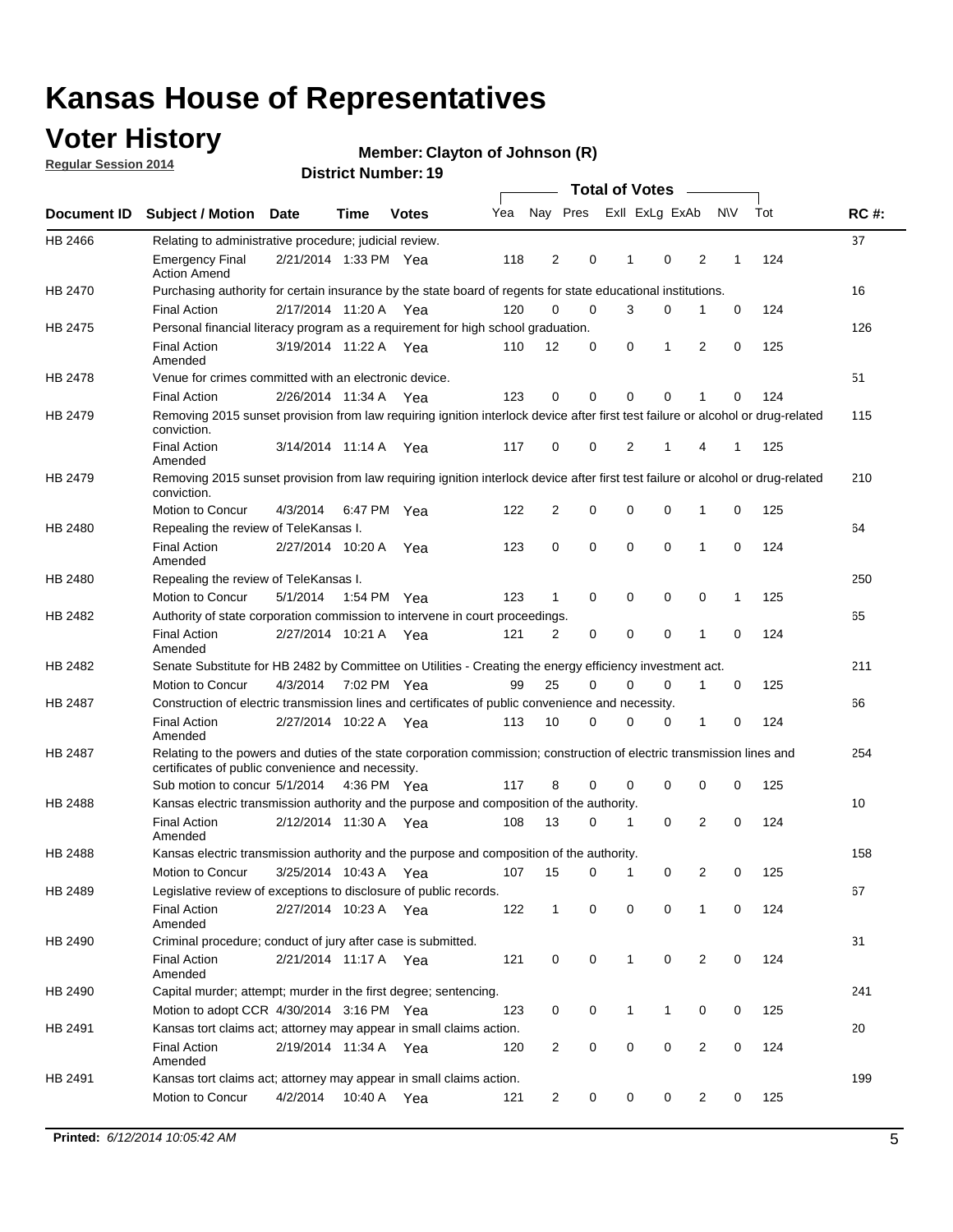### **Voter History**

**Regular Session 2014**

#### **Member: Clayton of Johnson (R)**

|                |                                                                                                                                                                                                                                                        |                       |             | <b>DISTRICT MAILINGL'S</b> |     |          |             | Total of Votes –        |                |             |     |              |
|----------------|--------------------------------------------------------------------------------------------------------------------------------------------------------------------------------------------------------------------------------------------------------|-----------------------|-------------|----------------------------|-----|----------|-------------|-------------------------|----------------|-------------|-----|--------------|
| Document ID    | <b>Subject / Motion Date</b>                                                                                                                                                                                                                           |                       | Time        | <b>Votes</b>               | Yea | Nay Pres |             | Exll ExLg ExAb          |                | N\V         | Tot | <b>RC#:</b>  |
| HB 2493        | Relating to surety regulation, appearance bonds and unlawful sexual relations.                                                                                                                                                                         |                       |             |                            |     |          |             |                         |                |             |     | 23           |
|                | <b>Final Action</b><br>Amended                                                                                                                                                                                                                         | 2/20/2014 11:14 A Yea |             |                            | 113 | 10       | $\mathbf 0$ | 0<br>$\mathbf 0$        | $\mathbf 0$    | 1           | 124 |              |
| HB 2495        | Concerning sentencing dispositions, probation and postrelease supervision.                                                                                                                                                                             |                       |             |                            |     |          |             |                         |                |             |     | 24           |
|                | <b>Final Action</b><br>Amended                                                                                                                                                                                                                         | 2/20/2014 11:17 A     |             | Yea                        | 122 | 1        | $\mathbf 0$ | 0<br>0                  | 0              | 1           | 124 |              |
| HB 2501        | Human trafficking and related crimes; penalties for buying sexual relations; records and reporting by courts; staff secure facility 25<br>requirements.                                                                                                |                       |             |                            |     |          |             |                         |                |             |     |              |
|                | <b>Final Action</b><br>Amended                                                                                                                                                                                                                         | 2/20/2014 11:18 A Yea |             |                            | 123 | 0        | 0           | 0<br>$\Omega$           | 0              | 1           | 124 |              |
| HB 2502        | Allowing victim notification on status change of person confined.                                                                                                                                                                                      |                       |             |                            |     |          |             |                         |                |             |     | 26           |
|                | <b>Final Action</b>                                                                                                                                                                                                                                    | 2/20/2014 11:20 A Yea |             |                            | 123 | 0        | 0           | 0<br>$\mathbf 0$        | 0              |             | 124 |              |
| HB 2503        | Substitute for HB 2503 by Committee on Federal and State Affairs -- Carrying of concealed handguns by law enforcement<br>officers.                                                                                                                     |                       |             |                            |     |          |             |                         |                |             |     | 230          |
|                | Final Action Sub Bill 4/5/2014                                                                                                                                                                                                                         |                       | 10:22 A     | Yea                        | 119 | 1        | 0           | 0<br>0                  |                |             | 125 |              |
| <b>HB 2504</b> | Repealing outdated provisions relating to the purchase of certain real estate by the department of corrections.                                                                                                                                        |                       |             |                            |     |          |             |                         |                |             |     | 18           |
|                | <b>Final Action</b>                                                                                                                                                                                                                                    | 2/19/2014 11:31 A Yea |             |                            | 122 | 0        | 0           | 0<br>0                  | 2              | 0           | 124 |              |
| HB 2506        | Repealing K.S.A. 72-60b03, the effective date of the midwestern higher education compact act.                                                                                                                                                          |                       |             |                            |     |          |             |                         |                |             |     | 52           |
|                | <b>Final Action</b>                                                                                                                                                                                                                                    | 2/26/2014 11:35 A Yea |             |                            | 122 | 1        | $\mathbf 0$ | 0<br>0                  | 1              | 0           | 124 |              |
| HB 2506        | Senate Substitute for HB 2506 by Committee on Ways and Means - Education; appropriations for FY 2014 and FY 2015 for<br>various state agencies; amendments concerning postsecondary education; amendments to provisions relating to school<br>finance. |                       |             |                            |     |          |             |                         |                |             |     | 238          |
|                | Motion to Adopt CCR 4/6/2014                                                                                                                                                                                                                           |                       | 9:45 PM Nav |                            | 63  | 57       | 0           | 0<br>$\mathbf 0$        | 4              | 1           | 125 |              |
| HB 2509        | Emergency medical services amendments.                                                                                                                                                                                                                 |                       |             |                            |     |          |             |                         |                |             |     | 101          |
|                | <b>Emergency Final</b><br><b>Action Amend</b>                                                                                                                                                                                                          | 2/27/2014 4:24 PM Yea |             |                            | 123 | 0        | $\mathbf 0$ | $\mathbf 0$<br>$\Omega$ | $\overline{1}$ | $\Omega$    | 124 |              |
| HB 2510        | Pharmacists and pharmacies; pharmacy technicians; registration and grounds for denial of registration.                                                                                                                                                 |                       |             |                            |     |          |             |                         |                |             |     | 84           |
|                | <b>Emergency Final</b><br>Action                                                                                                                                                                                                                       | 2/27/2014 4:01 PM Yea |             |                            | 71  | 52       | 0           | 0<br>$\Omega$           | 1              | 0           | 124 |              |
| HB 2511        | Liability for property tax on personal property; sale or abandonment of personal property.                                                                                                                                                             |                       |             |                            |     |          |             |                         |                |             |     | 27           |
|                | <b>Final Action</b>                                                                                                                                                                                                                                    | 2/20/2014 11:21 A     |             | Yea                        | 123 | 0        | 0           | 0<br>0                  | 1              | 0           | 124 |              |
| HB 2514        | Exemption for Federal Home Loan Bank in certain insolvency proceedings involving insurance companies.                                                                                                                                                  |                       |             |                            |     |          |             |                         |                |             |     | $\mathbf{2}$ |
|                | <b>Final Action</b>                                                                                                                                                                                                                                    | 2/10/2014 11:08 A     |             | Yea                        | 118 | 0        | $\Omega$    | 3<br>1                  | $\overline{2}$ | $\mathbf 0$ | 124 |              |
| HB 2515        | Insurance; confidentiality of work papers from analysis of analysis of financial regulation or market regulation of insurance<br>company or affiliates.                                                                                                |                       |             |                            |     |          |             |                         |                |             |     | 82           |
|                | <b>Emergency Final</b><br>Action                                                                                                                                                                                                                       | 2/27/2014 3:58 PM Yea |             |                            | 123 | 0        | 0           | 0<br>0                  | 1              | 0           | 124 |              |
| HB 2515        | Updating statutory references and making corresponding changes due to Executive Reorganization Order No. 41.                                                                                                                                           |                       |             |                            |     |          |             |                         |                |             |     | 269          |
|                | Motion to Adopt CCR 5/2/2014 3:31 PM Yea                                                                                                                                                                                                               |                       |             |                            | 118 | 4        | 0           | 0<br>1                  | 1              | 1           | 125 |              |
| HB 2516        | Amendments relating to health care provider liability insurance and to companies organized to provide such insurance.                                                                                                                                  |                       |             |                            |     |          |             |                         |                |             |     | 3            |
|                | <b>Final Action</b><br>Amended                                                                                                                                                                                                                         | 2/10/2014 11:10 A Yea |             |                            | 118 | 0        | 0           | 3<br>1                  | 2              | 0           | 124 |              |
| HB 2516        | Amendments relating to health care provider liability insurance and to companies organized to provide such insurance.                                                                                                                                  |                       |             |                            |     |          |             |                         |                |             |     | 191          |
|                | Motion to Concur                                                                                                                                                                                                                                       | 3/31/2014 11:40 A Yea |             |                            | 121 | 0        | 0           | 1<br>0                  | 2              | 1           | 125 |              |
| HB 2518        | Relating to ballot language statements.                                                                                                                                                                                                                |                       |             |                            |     |          |             |                         |                |             |     | 40           |
|                | <b>Emergency Final</b><br><b>Action Amend</b>                                                                                                                                                                                                          | 2/21/2014 1:37 PM Yea |             |                            | 116 | 4        | 0           | 0<br>1                  | 2              | 1           | 124 |              |
| HB 2525        | Kansas money transmitter act concerning change of controlling interest and notification.                                                                                                                                                               |                       |             |                            |     |          |             |                         |                |             |     | 32           |
|                | <b>Final Action</b>                                                                                                                                                                                                                                    | 2/21/2014 11:18 A Yea |             |                            | 105 | 16       | 0           | 0<br>1                  | 2              | 0           | 124 |              |
| HB 2525        | Kansas money transmitter act concerning change of controlling interest and notification.                                                                                                                                                               |                       |             |                            |     |          |             |                         |                |             |     | 252          |
|                | Motion to Concur                                                                                                                                                                                                                                       | 5/1/2014              | 1:59 PM Yea |                            | 112 | 13       | 0           | 0<br>0                  | 0              | 0           | 125 |              |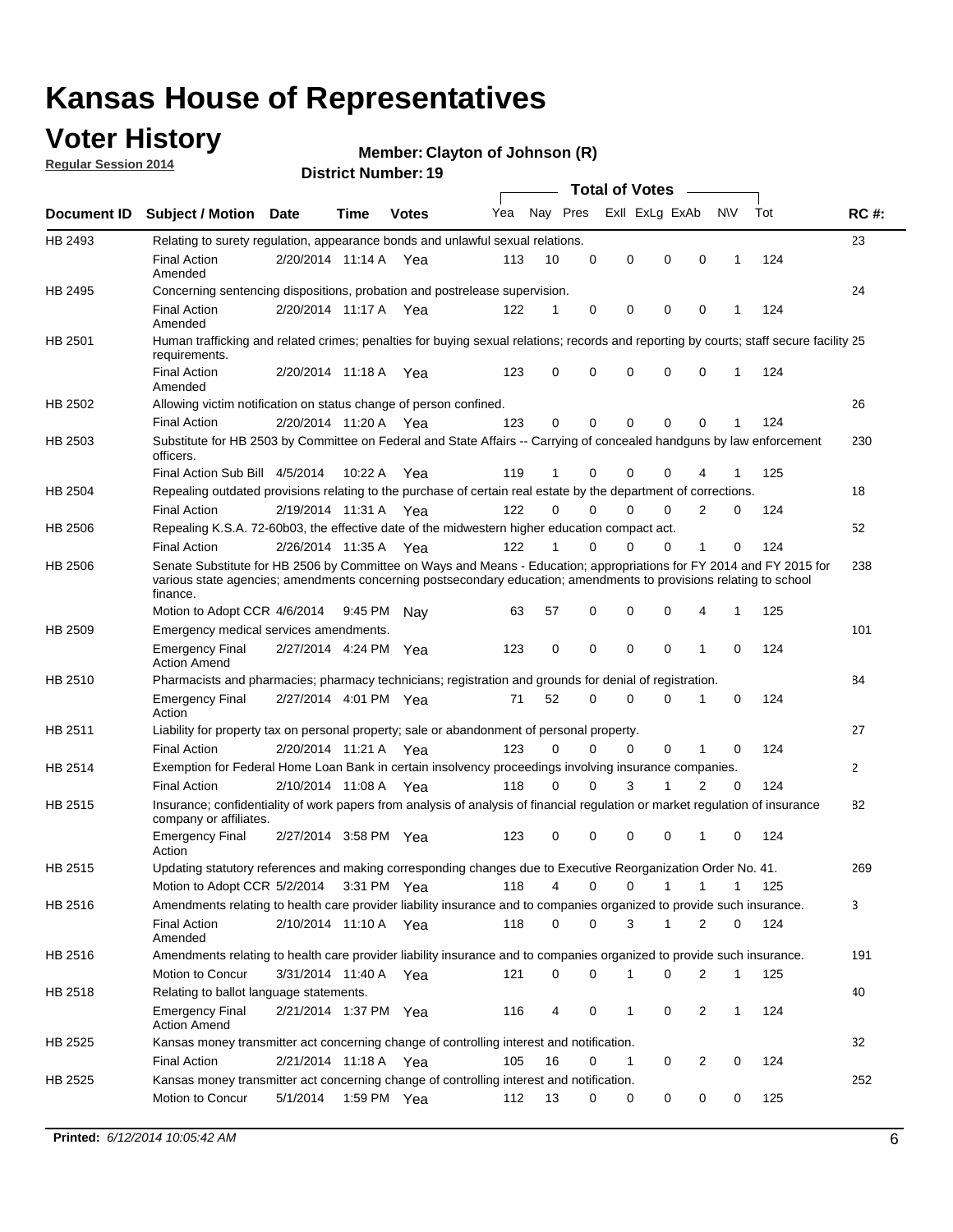### **Voter History Regular Session 2014**

| Member: Clayton of Johnson (R) |  |  |
|--------------------------------|--|--|
|--------------------------------|--|--|

|                |                                                                                                                                                                                                                                                                                                                                           |                       |             | <b>DISTING MAILINGLES</b> |     |    |          | <b>Total of Votes</b> | $\sim$      |                |              |     |             |
|----------------|-------------------------------------------------------------------------------------------------------------------------------------------------------------------------------------------------------------------------------------------------------------------------------------------------------------------------------------------|-----------------------|-------------|---------------------------|-----|----|----------|-----------------------|-------------|----------------|--------------|-----|-------------|
| Document ID    | <b>Subject / Motion Date</b>                                                                                                                                                                                                                                                                                                              |                       | Time        | <b>Votes</b>              | Yea |    | Nay Pres | Exll ExLg ExAb        |             |                | N\V          | Tot | <b>RC#:</b> |
| HB 2533        | Changing interest credit amounts, member distributions upon termination or death and retirement annuities under the KPERS 42<br>Act of 2015.                                                                                                                                                                                              |                       |             |                           |     |    |          |                       |             |                |              |     |             |
|                | <b>Emergency Final</b><br><b>Action Amend</b>                                                                                                                                                                                                                                                                                             | 2/21/2014 1:40 PM Yea |             |                           | 94  | 26 | 0        | 1                     | $\mathbf 0$ | 2              | 1            | 124 |             |
| HB 2537        | Eliminating font size and type requirement for disclosure statements contained in insurance contracts and explanatory<br>materials printed in any language other than English.                                                                                                                                                            |                       |             |                           |     |    |          |                       |             |                |              |     | 81          |
|                | <b>Emergency Final</b><br>Action                                                                                                                                                                                                                                                                                                          | 2/27/2014 3:56 PM Yea |             |                           | 119 | 4  | 0        | 0                     | $\mathbf 0$ | 1              | $\mathbf 0$  | 124 |             |
| HB 2537        | Insurance; eliminating font and type requirements for certain non-English insurance documents; confidentiality of certain<br>documents; continuation of health insurance for spouse and children of certain emergency personnel and employees of the<br>department of corrections; purchase of certain insurance by the state fair board. |                       |             |                           |     |    |          |                       |             |                |              |     | 249         |
|                | Motion to adopt CCR 4/30/2014 3:58 PM Yea                                                                                                                                                                                                                                                                                                 |                       |             |                           | 122 | 0  | 0        | 1                     | 1           | 0              | 1            | 125 |             |
| HB 2538        | Giving landowner right of first refusal for antlers of deer illegally shot on landowner's property.                                                                                                                                                                                                                                       |                       |             |                           |     |    |          |                       |             |                |              |     | 102         |
|                | <b>Emergency Final</b><br><b>Action Amend</b>                                                                                                                                                                                                                                                                                             | 2/27/2014 4:26 PM Yea |             |                           | 106 | 17 | 0        | 0                     | 0           | 1              | 0            | 124 |             |
| HB 2541        | Substitute for HB2541 by Committee on Local Government—plastic bottles and containers; labeling; solid waste landfill<br>restrictions.                                                                                                                                                                                                    |                       |             |                           |     |    |          |                       |             |                |              |     | 121         |
|                | Final Action Sub Bill 3/17/2014 11:21 A                                                                                                                                                                                                                                                                                                   |                       |             | Nav                       | 102 | 21 | 0        | 0                     | 0           | 2              | 0            | 125 |             |
| HB 2542        | Property tax exemption for amateur-built aircraft.<br><b>Final Action</b><br>Amended                                                                                                                                                                                                                                                      | 3/13/2014 11:22 A Yea |             |                           | 116 | 4  | 0        | 1                     | 1           | $\overline{2}$ | 1            | 125 | 112         |
| HB 2544        | Authorizing postsecondary educational institutions to enter into the state authorization reciprocity agreement to provide<br>distance education.                                                                                                                                                                                          |                       |             |                           |     |    |          |                       |             |                |              |     | 17          |
|                | <b>Final Action</b>                                                                                                                                                                                                                                                                                                                       | 2/17/2014 11:21 A Yea |             |                           | 120 | 0  | 0        | 3                     | 0           | 1              | 0            | 124 |             |
| HB 2545        | Extending sunset date on certain agriculture fees from July 1, 2015, to July 1, 2019.                                                                                                                                                                                                                                                     |                       |             |                           |     |    |          |                       |             |                |              |     | 68          |
|                | <b>Final Action</b><br>Amended                                                                                                                                                                                                                                                                                                            | 2/27/2014 10:25 A Yea |             |                           | 99  | 24 | 0        | $\mathbf 0$           | $\mathbf 0$ | 1              | 0            | 124 |             |
| <b>HB 2547</b> | Changing the map copy requirement in mining permit application.                                                                                                                                                                                                                                                                           |                       |             |                           |     |    |          |                       |             |                |              |     | 53          |
|                | <b>Final Action</b>                                                                                                                                                                                                                                                                                                                       | 2/26/2014 11:36 A     |             | Yea                       | 123 | 0  | 0        | 0                     | 0           | $\mathbf{1}$   | 0            | 124 |             |
| HB 2548        | Creating the water program management fund and transferring the air quality fee fund.                                                                                                                                                                                                                                                     |                       |             |                           |     |    |          |                       |             |                |              |     | 46          |
|                | <b>Emergency Final</b><br>Action                                                                                                                                                                                                                                                                                                          | 2/21/2014 1:46 PM Yea |             |                           | 119 | 1  | 0        | 1                     | 0           | 2              | $\mathbf{1}$ | 124 |             |
| HB 2549        | Allowing burial of hazardous waste on-site.                                                                                                                                                                                                                                                                                               |                       |             |                           |     |    |          |                       |             |                |              |     | 54          |
|                | <b>Final Action</b>                                                                                                                                                                                                                                                                                                                       | 2/26/2014 11:38 A     |             | Yea                       | 123 | 0  | 0        | 0                     | $\mathbf 0$ | 1              | $\mathbf 0$  | 124 |             |
| HB 2550        | Repeal of the atmospheric mercury deposition monitoring network.                                                                                                                                                                                                                                                                          |                       |             |                           |     |    |          |                       |             |                |              |     | 33          |
|                | <b>Final Action</b>                                                                                                                                                                                                                                                                                                                       | 2/21/2014 11:20 A     |             | Yea                       | 92  | 29 | 0        | 1                     | 0           | $\overline{2}$ | $\mathbf 0$  | 124 |             |
| HB 2551        | Repealing regulation of PCB disposal facilities.                                                                                                                                                                                                                                                                                          |                       |             |                           |     |    |          |                       |             |                |              |     | 47          |
|                | <b>Emergency Final</b><br>Action Amend                                                                                                                                                                                                                                                                                                    | 2/21/2014 1:47 PM Yea |             |                           | 100 | 20 | 0        | 1                     | 0           | 2              | 1            | 124 |             |
| HB 2551        | Repealing the regulation of PCB disposal facilities; making changes to the atmospheric mercury deposition monitoring network 271<br>and the disposal of plastic bottles, containers and solid waste.                                                                                                                                      |                       |             |                           |     |    |          |                       |             |                |              |     |             |
|                | Motion to Adopt CCR 5/2/2014 3:45 PM Nav                                                                                                                                                                                                                                                                                                  |                       |             |                           | 105 | 17 | 0        | 0                     |             | 1              | 1            | 125 |             |
| HB 2552        | Managed care organizations, prompt payment.                                                                                                                                                                                                                                                                                               |                       |             |                           |     |    |          |                       |             |                |              |     | 69          |
|                | <b>Final Action</b><br>Amended                                                                                                                                                                                                                                                                                                            | 2/27/2014 10:26 A Yea |             |                           | 123 | 0  | 0        | 0                     | 0           | 1              | 0            | 124 |             |
| HB 2552        | Kansas medical assistance program; managed care organizations; consent for expansion of certain medicaid services.                                                                                                                                                                                                                        |                       |             |                           |     |    |          |                       |             |                |              |     | 225         |
|                | Motion to Concur                                                                                                                                                                                                                                                                                                                          | 4/4/2014              | 6:13 PM Nay |                           | 68  | 54 | 0        | 0                     | 1           | 2              | 0            | 125 |             |
| HB 2553        | Health care compact.                                                                                                                                                                                                                                                                                                                      |                       |             |                           |     |    |          |                       |             |                |              |     | 141         |
|                | <b>Final Action</b>                                                                                                                                                                                                                                                                                                                       | 3/24/2014 10:15 A     |             | Nay                       | 74  | 48 | 0        | 0                     | 0           | 3              | 0            | 125 |             |
| HB 2555        | Release of information in support of arrest warrants and search warrants.                                                                                                                                                                                                                                                                 |                       |             |                           |     |    |          |                       |             |                |              |     | 86          |
|                | <b>Emergency Final</b><br><b>Action Amend</b>                                                                                                                                                                                                                                                                                             | 2/27/2014 4:04 PM Yea |             |                           | 113 | 10 | 0        | 0                     | 0           | 1              | 0            | 124 |             |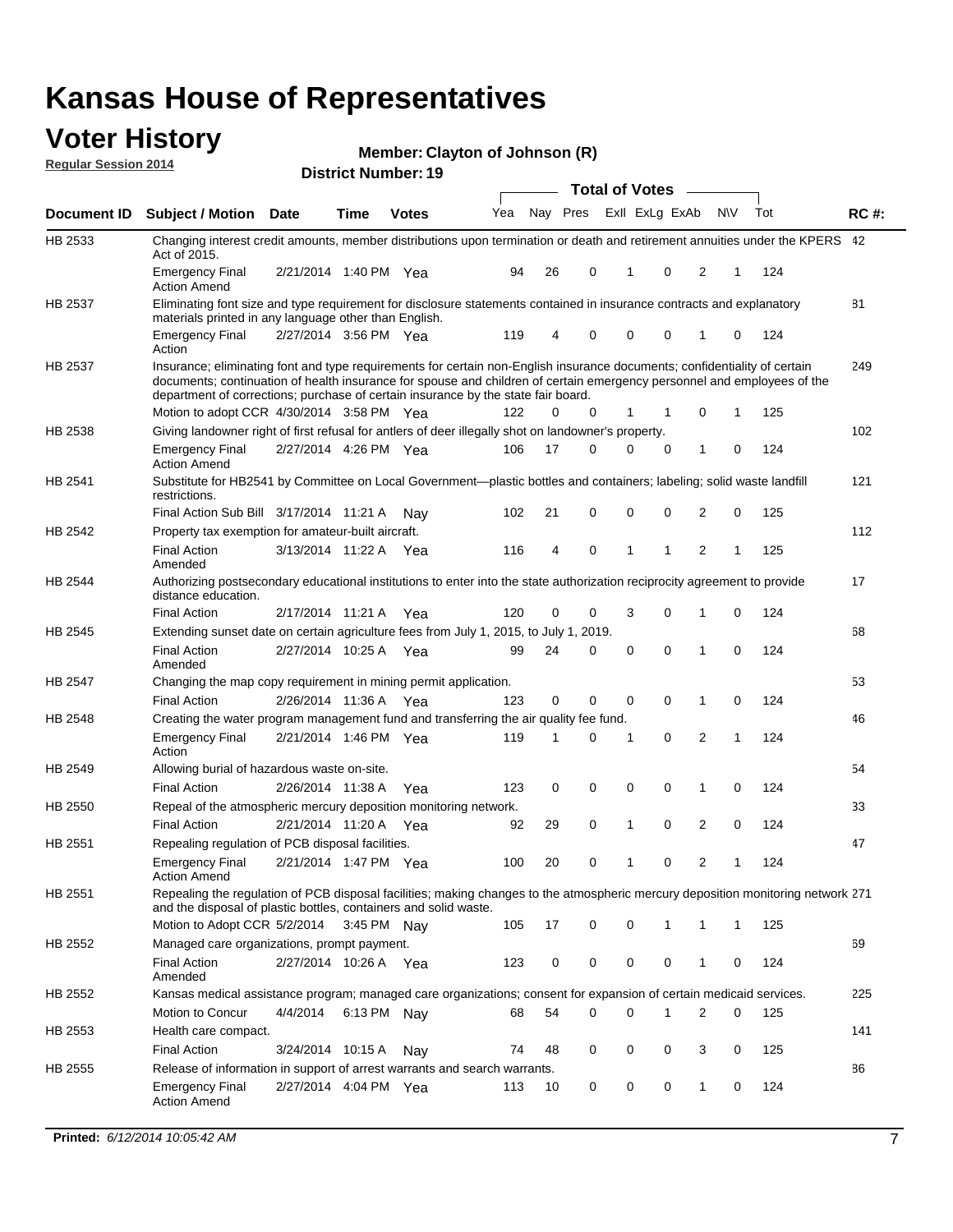### **Voter History**

**Regular Session 2014**

#### **Member: Clayton of Johnson (R)**

|                |                                                                                                                                                                                                                                                                                                                                                           |                       |             |              |     |          |   | <b>Total of Votes</b> |             |              |              |     |             |
|----------------|-----------------------------------------------------------------------------------------------------------------------------------------------------------------------------------------------------------------------------------------------------------------------------------------------------------------------------------------------------------|-----------------------|-------------|--------------|-----|----------|---|-----------------------|-------------|--------------|--------------|-----|-------------|
|                | Document ID Subject / Motion Date                                                                                                                                                                                                                                                                                                                         |                       | Time        | <b>Votes</b> | Yea | Nay Pres |   | Exll ExLg ExAb        |             |              | <b>NV</b>    | Tot | <b>RC#:</b> |
| <b>HB 2557</b> | Changing penalties for certain taxpayers who file incorrect returns under Kansas income tax act.                                                                                                                                                                                                                                                          |                       |             |              |     |          |   |                       |             |              |              |     | 21          |
|                | <b>Final Action</b><br>Amended                                                                                                                                                                                                                                                                                                                            | 2/19/2014 11:35 A     |             | Yea          | 122 | 0        | 0 | 0                     | 0           | 2            | 0            | 124 |             |
| HB 2561        | Licensure of pharmacists and registration of pharmacy interns by board of pharmacy.                                                                                                                                                                                                                                                                       |                       |             |              |     |          |   |                       |             |              |              |     | 55          |
|                | <b>Final Action</b>                                                                                                                                                                                                                                                                                                                                       | 2/26/2014 11:39 A Yea |             |              | 105 | 18       | 0 | 0                     | 0           | 1            | 0            | 124 |             |
| HB 2564        | Requiring 60-day wait before re-employment for retirement benefit eligibility.                                                                                                                                                                                                                                                                            |                       |             |              |     |          |   |                       |             |              |              |     | 43          |
|                | <b>Emergency Final</b><br>Action                                                                                                                                                                                                                                                                                                                          | 2/21/2014 1:41 PM Yea |             |              | 120 | 0        | 0 | 1                     | 0           | 2            | 1            | 124 |             |
| HB 2566        | Requiring court fee for forensic audio and video examination services.                                                                                                                                                                                                                                                                                    |                       |             |              |     |          |   |                       |             |              |              |     | 93          |
|                | <b>Emergency Final</b><br>Action                                                                                                                                                                                                                                                                                                                          | 2/27/2014 4:12 PM Yea |             |              | 123 | 0        | 0 | 0                     | $\mathbf 0$ | 1            | $\mathbf 0$  | 124 |             |
| HB 2568        | Domestic relations; Kansas family law code; child support guidelines.                                                                                                                                                                                                                                                                                     |                       |             |              |     |          |   |                       |             |              |              |     | 70          |
|                | <b>Final Action</b><br>Amended                                                                                                                                                                                                                                                                                                                            | 2/27/2014 10:27 A     |             | Yea          | 123 | 0        | 0 | 0                     | 0           | 1            | 0            | 124 |             |
| HB 2568        | Domestic relations; Kansas family law code; child support guidelines.                                                                                                                                                                                                                                                                                     |                       |             |              |     |          |   |                       |             |              |              |     | 268         |
|                | Motion to adopt CCR 5/2/2014                                                                                                                                                                                                                                                                                                                              |                       | 3:28 PM Yea |              | 123 | 0        | 0 | 0                     | 1           | 1            | 0            | 125 |             |
| HB 2576        | Employment security law; creation of "new employer rate."                                                                                                                                                                                                                                                                                                 |                       |             |              |     |          |   |                       |             |              |              |     | 71          |
|                | <b>Final Action</b><br>Amended                                                                                                                                                                                                                                                                                                                            | 2/27/2014 10:28 A     |             | Yea          | 123 | 0        | 0 | 0                     | $\mathbf 0$ | 1            | 0            | 124 |             |
| HB 2576        | Employment security law; creation of "new employer rate."                                                                                                                                                                                                                                                                                                 |                       |             |              |     |          |   |                       |             |              |              |     | 159         |
|                | Motion to Concur                                                                                                                                                                                                                                                                                                                                          | 3/25/2014 10:47 A     |             | Yea          | 122 | 0        | 0 | 1                     | 0           | 2            | 0            | 125 |             |
| HB 2577        | Allowing parents to remain anonymous when surrendering an infant under the newborn protection act.                                                                                                                                                                                                                                                        |                       |             |              |     |          |   |                       |             |              |              |     | 56          |
|                | <b>Final Action</b><br>Amended                                                                                                                                                                                                                                                                                                                            | 2/26/2014 11:41 A Yea |             |              | 123 | 0        | 0 | 0                     | $\Omega$    | 1            | 0            | 124 |             |
| HB 2577        | Allowing parents to remain anonymous when surrendering an infant under the newborn protection act.                                                                                                                                                                                                                                                        |                       |             |              |     |          |   |                       |             |              |              |     | 220         |
|                | Motion to Concur                                                                                                                                                                                                                                                                                                                                          | 4/4/2014              | 11:45 A     | Yea          | 121 | $\Omega$ | 0 |                       | 1           | $\mathbf{1}$ | $\mathbf{1}$ | 125 |             |
| HB 2578        | Certification by chief law enforcement officer for transfer of a firearm when required by federal law.                                                                                                                                                                                                                                                    |                       |             |              |     |          |   |                       |             |              |              |     | 122         |
|                | <b>Final Action</b><br>Amended                                                                                                                                                                                                                                                                                                                            | 3/17/2014 11:22 A     |             | Yea          | 123 | $\Omega$ | 0 | 0                     | $\Omega$    | 2            | 0            | 125 |             |
| HB 2578        | Regulating the possession of weapons.                                                                                                                                                                                                                                                                                                                     |                       |             |              |     |          |   |                       |             |              |              |     | 235         |
|                | Motion to Adopt CCR 4/5/2014 4:40 PM Nay                                                                                                                                                                                                                                                                                                                  |                       |             |              | 102 | 19       | 0 | 0                     | 0           | 4            | $\Omega$     | 125 |             |
| HB 2580        | Specifying the duties of the state fire marshal relating to regional emergency response teams for hazardous materials and<br>search and rescue incidents.                                                                                                                                                                                                 |                       |             |              |     |          |   |                       |             |              |              |     | 72          |
|                | <b>Final Action</b><br>Amended                                                                                                                                                                                                                                                                                                                            | 2/27/2014 10:29 A     |             | Yea          | 113 | 10       | 0 | 0                     | 0           | 1            | 0            | 124 |             |
| HB 2580        | Kansas Real Estate Appraisal Board; licensee fingerprinting and criminal background checks.                                                                                                                                                                                                                                                               |                       |             |              |     |          |   |                       |             |              |              |     | 272         |
|                | Motion to adopt CCR 5/2/2014                                                                                                                                                                                                                                                                                                                              |                       |             | 3:49 PM Yea  | 115 | 7        | 0 | 0                     | 1           | 1            | -1           | 125 |             |
| HB 2582        | Creating an exemption from food establishment licensing for churches.                                                                                                                                                                                                                                                                                     |                       |             |              |     |          |   |                       |             |              |              |     | 57          |
|                | <b>Final Action</b>                                                                                                                                                                                                                                                                                                                                       | 2/26/2014 11:42 A Yea |             |              | 123 | 0        | 0 | 0                     | 0           | 1            | 0            | 124 |             |
| HB 2588        | Child in need of care; juvenile offenders; permanent custodians.                                                                                                                                                                                                                                                                                          |                       |             |              |     |          |   |                       |             |              |              |     | 94          |
|                | <b>Emergency Final</b><br><b>Action Amend</b>                                                                                                                                                                                                                                                                                                             | 2/27/2014 4:14 PM Yea |             |              | 123 | 0        | 0 | 0                     | 0           | 1            | 0            | 124 |             |
| HB 2588        | Senate Substitute for HB 2588 by Committee on Judiciary - Concerning children and minors; relating to children in need of<br>care; placement in juvenile detention facilities; permanent custodians; relating to juvenile offenders; alternative adjudication;<br>youth residential centers and services; risk assessment; sentencing; good time credits. |                       |             |              |     |          |   |                       |             |              |              |     | 244         |
|                | Motion to adopt CCR 4/30/2014 3:36 PM Yea                                                                                                                                                                                                                                                                                                                 |                       |             |              | 123 | 0        | 0 | 1                     | 1           | 0            | 0            | 125 |             |
| HB 2591        | Requiring certain audit reports to be filed electronically and to be filed only with the department of administration.                                                                                                                                                                                                                                    |                       |             |              |     |          |   |                       |             |              |              |     | 58          |
|                | <b>Final Action</b>                                                                                                                                                                                                                                                                                                                                       | 2/26/2014 11:43 A Yea |             |              | 123 | 0        | 0 | 0                     | 0           | 1            | 0            | 124 |             |
| HB 2595        | State fossils; the tylosaurus and the pteranodon.                                                                                                                                                                                                                                                                                                         |                       |             |              |     |          |   |                       |             |              |              |     | 73          |
|                | <b>Final Action</b><br>Amended                                                                                                                                                                                                                                                                                                                            | 2/27/2014 10:31 A Yea |             |              | 96  | 27       | 0 | 0                     | 0           | 1            | 0            | 124 |             |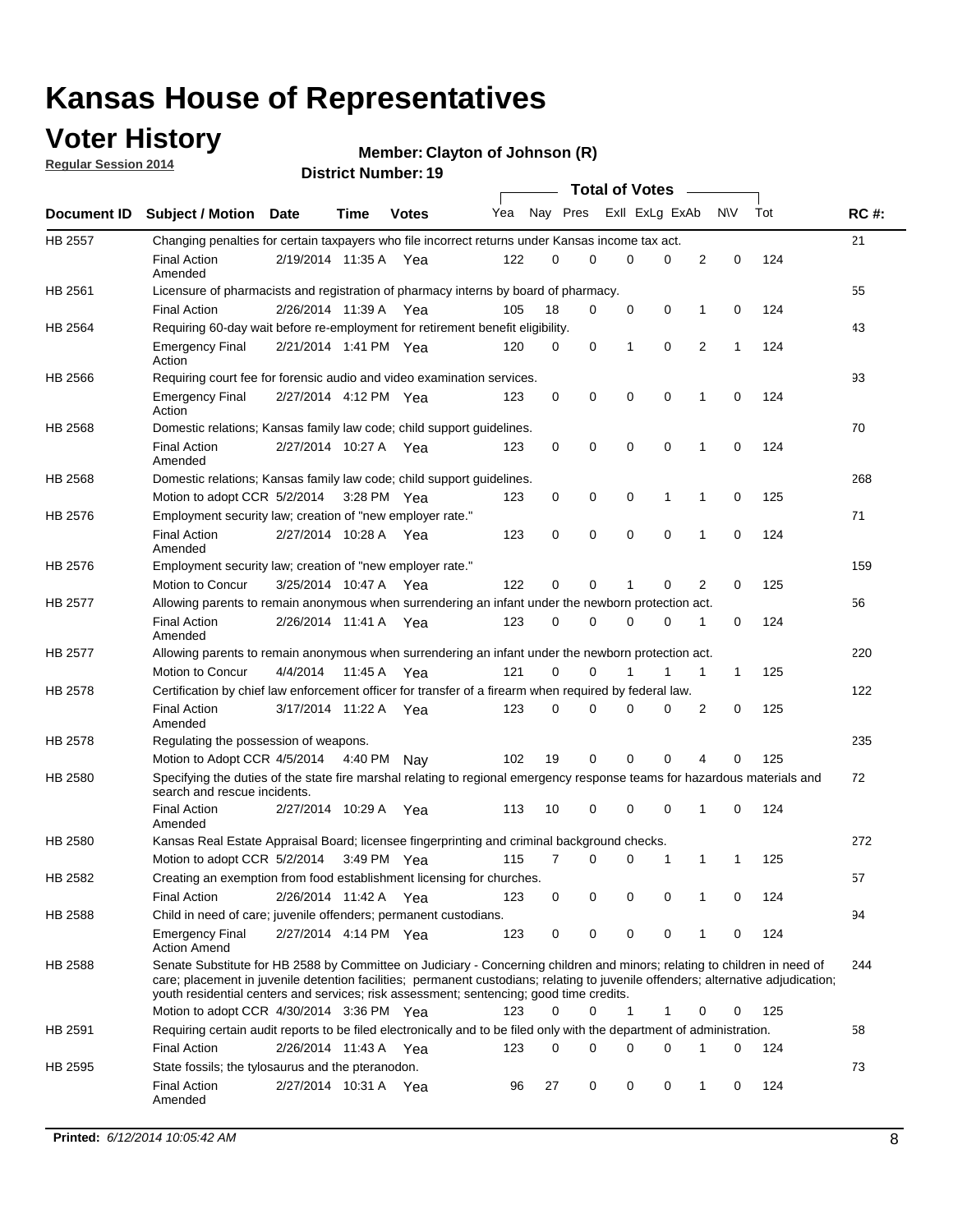### **Voter History**

**Regular Session 2014**

**Member: Clayton of Johnson (R)** 

|                |                                                                                                                                                                                                                                       |                       |             | <b>DISTRICT MAILINGL'S</b> |     |                |             | <b>Total of Votes</b> |             |           |     |     |             |
|----------------|---------------------------------------------------------------------------------------------------------------------------------------------------------------------------------------------------------------------------------------|-----------------------|-------------|----------------------------|-----|----------------|-------------|-----------------------|-------------|-----------|-----|-----|-------------|
| Document ID    | <b>Subject / Motion</b>                                                                                                                                                                                                               | <b>Date</b>           | Time        | <b>Votes</b>               | Yea |                | Nay Pres    | Exll ExLg ExAb        |             | <b>NV</b> | Tot |     | <b>RC#:</b> |
| HB 2596        | Computation of retirement benefits when a state officer or employee is placed on furlough or has reduction in compensation.                                                                                                           |                       |             |                            |     |                |             |                       |             |           |     |     | 74          |
|                | <b>Final Action</b>                                                                                                                                                                                                                   | 2/27/2014 10:33 A     |             | Yea                        | 123 | 0              | $\Omega$    | 0                     | $\Omega$    |           | 0   | 124 |             |
| HB 2596        | Computation of retirement benefits when a state officer or employee is placed on furlough or has reduction in<br>compensation.                                                                                                        |                       |             |                            |     |                |             |                       |             |           |     |     | 246         |
|                | Motion to adopt CCR 4/30/2014 3:45 PM Yea                                                                                                                                                                                             |                       |             |                            | 123 | 0              | 0           | 1                     | 1           | 0         | 0   | 125 |             |
| <b>HB 2597</b> | Municipal recycling services                                                                                                                                                                                                          |                       |             |                            |     |                |             |                       |             |           |     |     | 97          |
|                | <b>Emergency Final</b><br><b>Action Amend</b>                                                                                                                                                                                         | 2/27/2014 4:20 PM Yea |             |                            | 105 | 18             | $\mathbf 0$ | $\mathbf 0$           | $\mathbf 0$ | 1         | 0   | 124 |             |
| HB 2599        | Authorizing the secretary of state to grant an easement to the unified government of Wyandotte county.                                                                                                                                |                       |             |                            |     |                |             |                       |             |           |     |     | 22          |
|                | <b>Final Action</b>                                                                                                                                                                                                                   | 2/19/2014 11:37 A     |             | Yea                        | 120 | $\overline{2}$ | $\mathbf 0$ | 0                     | $\Omega$    | 2         | 0   | 124 |             |
| HB 2599        | Authorizing the secretary of state to grant an easement to the unified government of Wyandotte county.                                                                                                                                |                       |             |                            |     |                |             |                       |             |           |     |     | 118         |
|                | Motion to Concur                                                                                                                                                                                                                      | 3/14/2014 11:25 A     |             | Yea                        | 118 | $\Omega$       | 0           | $\overline{2}$        | 1           | 4         | 0   | 125 |             |
| HB 2602        | Increasing the percentage of unclassified employees allowed to be employed by KPERS from 25% to 50%.                                                                                                                                  |                       |             |                            |     |                |             |                       |             |           |     |     | 44          |
|                | <b>Emergency Final</b><br>Action                                                                                                                                                                                                      | 2/21/2014 1:43 PM Yea |             |                            | 107 | 13             | 0           | 1                     | $\Omega$    | 2         | 1   | 124 |             |
| HB 2602        | Increasing the percentage of unclassified employees allowed to be employed by KPERS from 25% to 50%.                                                                                                                                  |                       |             |                            |     |                |             |                       |             |           |     |     | 195         |
|                | Motion to Concur                                                                                                                                                                                                                      | 4/1/2014              | 10:57 A Yea |                            | 108 | 15             | 0           | 1                     | 0           | 1         | 0   | 125 |             |
| HB 2609        | Practice of pharmacy; filling and refilling of prescriptions.                                                                                                                                                                         |                       |             |                            |     |                |             |                       |             |           |     |     | 105         |
|                | <b>Emergency Final</b><br><b>Action Amend</b>                                                                                                                                                                                         | 2/27/2014 4:29 PM Yea |             |                            | 123 | 0              | $\mathbf 0$ | $\mathbf 0$           | $\Omega$    | 1         | 0   | 124 |             |
| HB 2611        | Conduct of dental offices.                                                                                                                                                                                                            |                       |             |                            |     |                |             |                       |             |           |     |     | 83          |
|                | <b>Emergency Final</b><br>Action                                                                                                                                                                                                      | 2/27/2014 3:59 PM Yea |             |                            | 123 | 0              | $\mathbf 0$ | $\mathbf 0$           | $\mathbf 0$ | 1         | 0   | 124 |             |
| HB 2612        | Relating to district judge and district magistrate judge vacancies.                                                                                                                                                                   |                       |             |                            |     |                |             |                       |             |           |     |     | 75          |
|                | <b>Final Action</b><br>Amended                                                                                                                                                                                                        | 2/27/2014 10:34 A     |             | Yea                        | 106 | 17             | 0           | $\mathbf 0$           | $\mathbf 0$ | 1         | 0   | 124 |             |
| HB 2613        | Relating to the issuance of stillbirth and unborn child's death certificates.                                                                                                                                                         |                       |             |                            |     |                |             |                       |             |           |     |     | 103         |
|                | <b>Emergency Final</b><br><b>Action Amend</b>                                                                                                                                                                                         | 2/27/2014 4:27 PM Yea |             |                            | 122 | 1              | 0           | $\mathbf 0$           | $\Omega$    | 1         | 0   | 124 |             |
| HB 2615        | Substitute for HB 2615 by Committee on Commerce, Labor and Economic Development - Workers compensation assigned<br>risk pool.                                                                                                         |                       |             |                            |     |                |             |                       |             |           |     |     | 185         |
|                | EFA Sub Bill<br>Amended                                                                                                                                                                                                               | 3/26/2014 3:42 PM Yea |             |                            | 98  | 25             | 0           | 1                     | $\mathbf 0$ | 1         | 0   | 125 |             |
| HB 2616        | Secretary of labor; explore agreement to allow state of Kansas to enforce OSHA standards.                                                                                                                                             |                       |             |                            |     |                |             |                       |             |           |     |     | 92          |
|                | <b>Emergency Final</b><br>Action                                                                                                                                                                                                      | 2/27/2014 4:11 PM Yea |             |                            | 93  | 30             | 0           | 0                     | 0           | 1         | 0   | 124 |             |
| HB 2616        | Senate Substitute for HB 2616 by Committee on Commerce - Secretary of labor directed to study state enforcement of OSHA 261<br>standards.                                                                                             |                       |             |                            |     |                |             |                       |             |           |     |     |             |
|                | Motion to Concur                                                                                                                                                                                                                      | 5/2/2014              | 11:47 A Yea |                            | 94  | 30             | 0           | 0<br>1                |             | 0         | 0   | 125 |             |
| HB 2633        | Substitute for HB 2633 by Committee on Corrections and Juvenile Justice - Juvenile offenders; youth residential centers and<br>services; risk assessment; raising the age for prosecution as an adult; sentencing; good time credits. |                       |             |                            |     |                |             |                       |             |           |     |     | 106         |
|                | EFA Sub Bill<br>Amended                                                                                                                                                                                                               | 2/27/2014 4:31 PM Yea |             |                            | 122 | 1              | 0           | $\mathbf 0$           | 0           | 1         | 0   | 124 |             |
| HB 2636        | Secretary of health and environment and air quality standards.                                                                                                                                                                        |                       |             |                            |     |                |             |                       |             |           |     |     | 45          |
|                | <b>Emergency Final</b><br><b>Action Amend</b>                                                                                                                                                                                         | 2/21/2014 1:44 PM Nav |             |                            | 89  | 31             | 0           | 1                     | 0           | 2         | 1   | 124 |             |
| HB 2636        | Secretary of health and environment and air quality standards.                                                                                                                                                                        |                       |             |                            |     |                |             |                       |             |           |     |     | 212         |
|                | Sub motion to concur 4/3/2014                                                                                                                                                                                                         |                       | 7:20 PM Yea |                            | 121 | 3              | 0           | 0                     | 0           |           | 0   | 125 |             |
| HB 2642        | Income tax deduction for net gain on the sale of certain horses, cattle or livestock; income tax credit for expenditures to make 131                                                                                                  |                       |             |                            |     |                |             |                       |             |           |     |     |             |
|                | dwelling or facility accessible for persons with a disability.<br><b>Final Action</b>                                                                                                                                                 | 3/20/2014 11:17 A Yea |             |                            | 123 | 0              | 0           | 0                     | 1           | 1         | 0   | 125 |             |
|                | Amended                                                                                                                                                                                                                               |                       |             |                            |     |                |             |                       |             |           |     |     |             |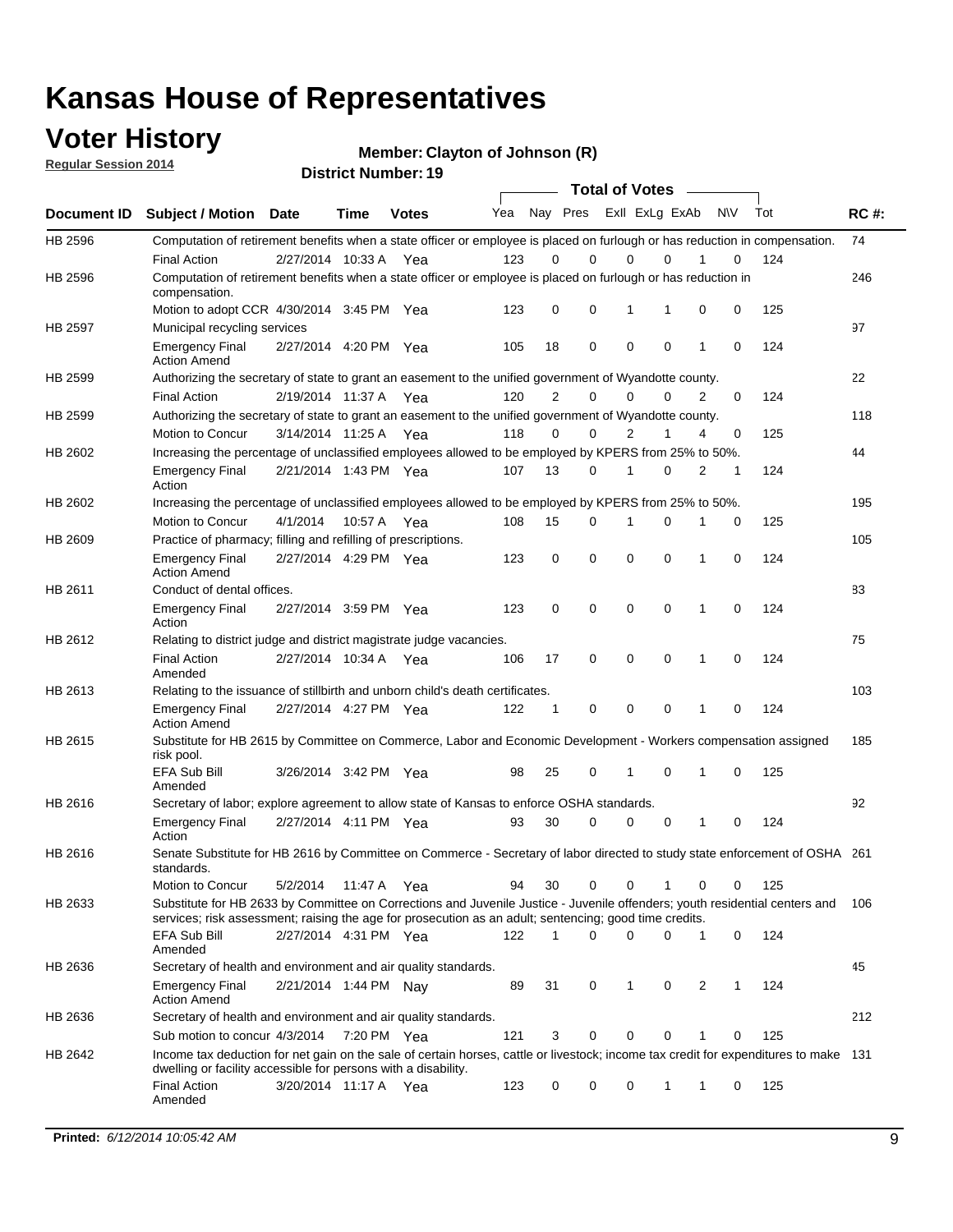#### **Voter History Regular Session 2014**

#### **Member: Clayton of Johnson (R)**

| דו ט∡ ווטוכּסטט וואזטווי |                                                                                                                                                                                                                                                                                                                                                                                                                               |                   |         | <b>District Number: 19</b> |     |     |          |   |                |           |     |             |
|--------------------------|-------------------------------------------------------------------------------------------------------------------------------------------------------------------------------------------------------------------------------------------------------------------------------------------------------------------------------------------------------------------------------------------------------------------------------|-------------------|---------|----------------------------|-----|-----|----------|---|----------------|-----------|-----|-------------|
|                          |                                                                                                                                                                                                                                                                                                                                                                                                                               |                   |         |                            |     |     |          |   |                |           |     |             |
| Document ID              | <b>Subject / Motion</b>                                                                                                                                                                                                                                                                                                                                                                                                       | <b>Date</b>       | Time    | <b>Votes</b>               | Yea | Nav | Pres     |   | Exll ExLg ExAb | <b>NV</b> | Tot | <b>RC#:</b> |
| HB 2643                  | Property tax; classification of commercial and industrial machinery and equipment as personal property; reclassification of<br>property upon termination of IRB tax exemption; use of independent appraisers to appraiser certain                                                                                                                                                                                             |                   |         |                            |     |     |          |   |                |           |     | 164         |
|                          | Final Action<br>Amended                                                                                                                                                                                                                                                                                                                                                                                                       | 3/26/2014 10:56 A |         | Yea                        | 123 | 0   |          |   |                | 0         | 125 |             |
| HB 2643                  | Property tax; classification of commercial and industrial machinery and equipment as personal property; reclassification of<br>property upon termination of IRB tax exemption; use of independent appraisers to appraiser certain complex property; motor<br>vehicles, members of military; mortgage registration tax phase out and replacement with fees; county clerk technology fund;<br>county treasurer technology fund. |                   |         |                            |     |     |          |   |                |           |     | 274         |
|                          | Motion to Concur                                                                                                                                                                                                                                                                                                                                                                                                              | 5/2/2014          | 5:12 PM | Nav                        | 16  | 108 | $\Omega$ | 0 | 0              | $\Omega$  | 125 |             |
| HB 2643                  | Property tax; classification of commercial and industrial machinery and equipment as personal property; reclassification of<br>property upon termination of IRB tax exemption; use of independent appraisers to appraiser certain complex property; motor<br>vehicles, members of military; mortgage registration tax phase out and replacement with fees; county clerk technology fund;                                      |                   |         |                            |     |     |          |   |                |           |     | 286         |

|                | county treasurer technology fund.                                                                                                                                                                                                          |                       |             |     |     |                |             |             |             |                |          |     |     |
|----------------|--------------------------------------------------------------------------------------------------------------------------------------------------------------------------------------------------------------------------------------------|-----------------------|-------------|-----|-----|----------------|-------------|-------------|-------------|----------------|----------|-----|-----|
|                | Motion to adopt CCR 5/3/2014                                                                                                                                                                                                               |                       | 1:53 AM     | Nav | 70  | 53             | 0           | $\mathbf 0$ | $\mathbf 0$ | 1              | 1        | 125 |     |
| HB 2648        | Property tax exemption for levees.                                                                                                                                                                                                         |                       |             |     |     |                |             |             |             |                |          |     | 100 |
|                | <b>Emergency Final</b><br><b>Action Amend</b>                                                                                                                                                                                              | 2/27/2014 4:23 PM     |             | Yea | 100 | 23             | 0           | 0           | $\mathbf 0$ | 1              | $\Omega$ | 124 |     |
| HB 2651        | County law library.                                                                                                                                                                                                                        |                       |             |     |     |                |             |             |             |                |          |     | 76  |
|                | <b>Final Action</b><br>Amended                                                                                                                                                                                                             | 2/27/2014 10:38 A     |             | Yea | 82  | 41             | 0           | 0           | $\mathbf 0$ | 1              | $\Omega$ | 124 |     |
| HB 2655        | Allowing veterans with PTSD to seek mental health treatment upon certain convictions.                                                                                                                                                      |                       |             |     |     |                |             |             |             |                |          |     | 77  |
|                | <b>Final Action</b><br>Amended                                                                                                                                                                                                             | 2/27/2014 10:40 A     |             | Yea | 123 | $\Omega$       | $\Omega$    | $\Omega$    | 0           | 1              | 0        | 124 |     |
| HB 2655        | Senate Substitute for HB 2655 by Committee on Judiciary - Allowing veterans with PTSD to seek mental health treatment<br>upon certain convictions; also amending the crimes of interference with law enforcement and giving a false alarm. |                       |             |     |     |                |             |             |             |                |          |     | 224 |
|                | Motion to Concur                                                                                                                                                                                                                           | 4/4/2014              | 5:42 PM Yea |     | 122 | 0              | $\Omega$    | $\Omega$    |             | 2              | 0        | 125 |     |
| HB 2656        | Authorizing the state of Kansas to pay the death gratuity benefit to the designated survivor of a Kansas service member during 48<br>a federal government shutdown and providing for reimbursement to the state                            |                       |             |     |     |                |             |             |             |                |          |     |     |
|                | <b>Final Action</b>                                                                                                                                                                                                                        | 2/26/2014 11:27 A Yea |             |     | 123 | $\Omega$       | 0           | $\Omega$    | 0           |                | 0        | 124 |     |
| HB 2661        | Substitute for HB 2661 by Committee on Energy and Environment - Siting of electric transmission lines; notice and hearing<br>requirements.                                                                                                 |                       |             |     |     |                |             |             |             |                |          |     | 181 |
|                | <b>EFA Sub Bill</b>                                                                                                                                                                                                                        | 3/26/2014 3:37 PM Yea |             |     | 119 | 4              | 0           |             | 0           | 1              | $\Omega$ | 125 |     |
| HB 2662        | Expungment of driving under the influence convictions.                                                                                                                                                                                     |                       |             |     |     |                |             |             |             |                |          |     | 116 |
|                | <b>Final Action</b><br>Amended                                                                                                                                                                                                             | 3/14/2014 11:22 A     |             | Yea | 87  | 31             | $\mathbf 0$ | 2           | 1           | 4              | $\Omega$ | 125 |     |
| <b>HB 2668</b> | Health insurance for qualified professional associations.                                                                                                                                                                                  |                       |             |     |     |                |             |             |             |                |          |     | 34  |
|                | <b>Final Action</b><br>Amended                                                                                                                                                                                                             | 2/21/2014 11:21 A     |             | Yea | 114 | $\overline{7}$ | $\Omega$    | 1           | $\mathbf 0$ | $\overline{2}$ | $\Omega$ | 124 |     |
| HB 2668        | Predetermination of health insurance benefits                                                                                                                                                                                              |                       |             |     |     |                |             |             |             |                |          |     | 262 |
|                | Motion to Concur                                                                                                                                                                                                                           | 5/2/2014              | 12:05 P     | Yea | 97  | 27             | 0           | $\Omega$    |             | $\mathbf 0$    | $\Omega$ | 125 |     |
| HB 2669        | State civil service board; transferred from the department of administration to the office of administrative hearings.                                                                                                                     |                       |             |     |     |                |             |             |             |                |          |     | 87  |
|                | <b>Emergency Final</b><br>Action                                                                                                                                                                                                           | 2/27/2014 4:05 PM Yea |             |     | 110 | 13             | 0           | $\Omega$    | 0           |                | 0        | 124 |     |
| HB 2673        | Kansas healing arts act; physician assistant licensure act.                                                                                                                                                                                |                       |             |     |     |                |             |             |             |                |          |     | 91  |
|                | <b>Emergency Final</b><br><b>Action Amend</b>                                                                                                                                                                                              | 2/27/2014 4:10 PM Yea |             |     | 105 | 18             | 0           | 0           | 0           | 1              | 0        | 124 |     |
| HB 2673        | Board of healing arts functions and duties, physician assistants licensure act and podiatry act.                                                                                                                                           |                       |             |     |     |                |             |             |             |                |          |     | 270 |

165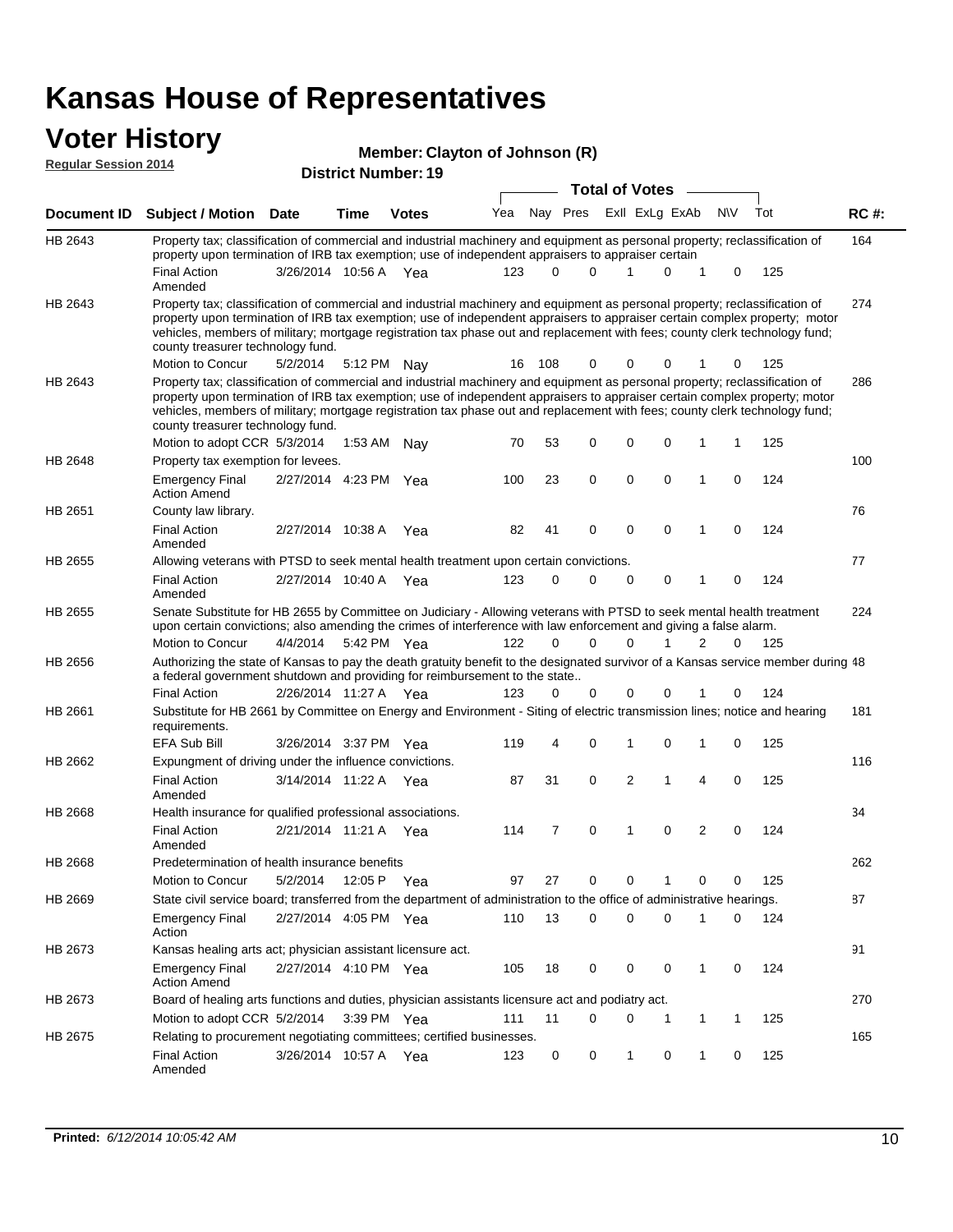### **Voter History**

**Regular Session 2014**

#### **Member: Clayton of Johnson (R)**

| <b>District Number: 19</b> |  |
|----------------------------|--|
|                            |  |

| Yea Nay Pres ExII ExLg ExAb<br><b>NV</b><br>Tot<br><b>RC#:</b><br>Document ID<br><b>Subject / Motion Date</b><br><b>Time</b><br><b>Votes</b><br>132<br>HB 2681<br>Substitute for HB2681 by Committee on Veterans, Military, and Homeland Security--Abolishing the Kansas commission on<br>veterans affairs; creating the Kansas commission on veterans affairs office within the executive branch of government.<br>0<br>Final Action Sub Bill 3/20/2014 11:18 A Yea<br>123<br>0<br>0<br>$\mathbf{1}$<br>$\mathbf{1}$<br>0<br>125<br>Substitute for HB2681 by Committee on Veterans, Military, and Homeland Security - Abolishing the Kansas commission on<br>HB 2681<br>219<br>veterans affairs; creating the Kansas commission on veterans affairs office within the executive branch of government.<br>Motion to Concur<br>4/4/2014<br>11:41 A Yea<br>122<br>0<br>$\Omega$<br>$\mathbf{1}$<br>$\mathbf{1}$<br>$\mathbf{1}$<br>$\Omega$<br>125<br>HB 2684<br>Allocating moneys from driver's license fees to the judicial branch nonjudicial salary adjustment fund.<br>78<br>2/27/2014 10:41 A Yea<br>93<br>30<br>$\Omega$<br>$\Omega$<br>0<br>124<br><b>Final Action</b><br>0<br>$\mathbf{1}$<br>59<br>HB 2687<br>Unclaimed property act and hearings.<br>2/26/2014 11:44 A<br>119<br>4<br>0<br>0<br>0<br>0<br>124<br><b>Final Action</b><br>Yea<br>1<br>251<br>HB 2687<br>Unclaimed property act and hearings.<br>$\mathbf 0$<br>0<br>0<br>$\mathbf 0$<br>5/1/2014<br>125<br>0<br>0<br>125<br>Motion to Concur<br>1:56 PM Yea<br>Amending which convictions are counted for driving while license canceled, suspended or revoked.<br>231<br>HB 2689<br>121<br>0<br>$\Omega$<br>0<br>125<br><b>Final Action</b><br>4/5/2014<br>10:23 A Yea<br>0<br>4<br>0<br>Amended<br>Providing for testing by community colleges for commercial driver's licenses and allowing temporary commercial driver's<br>104<br>HB 2693<br>license holders the ability to drive class A commercial vehicles.<br>0<br>123<br>0<br>0<br>0<br>0<br>124<br><b>Emergency Final</b><br>2/27/2014 4:28 PM Yea<br>1<br><b>Action Amend</b><br>HB 2693<br>Senate Substitute for HB 2693 by Committee on Transportation - Providing for testing by community colleges for commercial 255<br>driver's licenses; entities serving as driver's licenses examiners.<br>$\mathbf 0$<br>$\mathbf 0$<br>Motion to adopt CCR 5/1/2014 4:42 PM Yea<br>0<br>0<br>0<br>0<br>125<br>125<br>Farm machinery and equipment annual highway permits, commercial drivers' license.<br>98<br>HB 2715<br>2/27/2014 4:21 PM Yea<br>123<br>0<br>0<br>0<br>124<br><b>Emergency Final</b><br>0<br>0<br>1<br><b>Action Amend</b><br><b>HB 2717</b><br>175<br>Registration of operators of assisted living, residential health care, home plus or adult day care facilities.<br>9<br>0<br>0<br>125<br><b>Emergency Final</b><br>3/26/2014 3:29 PM Yea<br>114<br>0<br>1<br>1<br><b>Action Amend</b><br>HB 2721<br>Substitute for Substitute for HB 2721 by Committee on Commerce, Labor and Economic Development †Enacting the<br>117<br>business entity standard treatment act.<br>$\overline{2}$<br>Final Action Sub Bill 3/14/2014 11:23 A Yea<br>118<br>0<br>0<br>1<br>0<br>125<br>4<br>HB 2721<br>Substitute for Substitute for HB 2721 by Committee on Commerce, Labor and Economic Development - Enacting the business 273<br>entity standard treatment act.<br>$\mathbf 0$<br>Motion to Concur<br>0<br>0<br>125<br>5/2/2014<br>3:59 PM Yea<br>122<br>1<br>$\mathbf{1}$<br>1<br>HB 2724<br>Uniform commercial driver's license act; definition of tank vehicle.<br>99<br>0<br>$\mathbf 0$<br>$\mathbf 0$<br>$\mathbf{1}$<br>1<br>0<br>124<br><b>Emergency Final</b><br>2/27/2014 4:22 PM Yea<br>122<br>Action<br><b>HB 2727</b><br>88<br>Expiration of license plates and placards for individuals with disability.<br>2/27/2014 4:06 PM Yea<br>123<br>0<br>0<br>0<br>0<br>0<br>124<br><b>Emergency Final</b><br>1<br>Action<br>HB 2728<br>Permits for the operation of salvage vehicles no longer required to be prepared in triplicate.<br>89<br>0<br>0<br>0<br>0<br>124<br><b>Emergency Final</b><br>2/27/2014 4:07 PM Yea<br>122<br>1<br>$\mathbf{1}$<br>Action<br>HB 2728<br>Permits for the operation of salvage vehicles no longer required to be prepared in triplicate.<br>192<br>122<br>3/31/2014 11:43 A Yea<br>0<br>0<br>0<br>2<br>0<br>125<br>Motion to Concur<br>1<br>232<br>HB 2732<br>Sales tax authority for Rooks county for constructing or remodeling a jail facility.<br><b>Final Action</b><br>4/5/2014<br>10:24 A Yea<br>0<br>0<br>125<br>121<br>0<br>0<br>0<br>4<br>HB 2744<br>Insurance; coverage for autism spectrum disorder.<br>137<br><b>Final Action</b><br>3/21/2014 10:14 A Yea<br>3<br>0<br>0<br>$\mathbf{1}$<br>6<br>125<br>114<br>1<br>Amended<br>166<br>HB 2745<br>Tax lien on property voluntarily transferred.<br><b>Final Action</b><br>3/26/2014 10:58 A<br>0<br>0<br>0<br>0<br>125<br>123<br>$\mathbf 1$<br>$\mathbf{1}$<br>Yea<br>Printed: 6/12/2014 10:05:42 AM<br>11 |  |  | ד וסעוווער ואוווסו |  | Total of Votes ____ |  |  |  |
|------------------------------------------------------------------------------------------------------------------------------------------------------------------------------------------------------------------------------------------------------------------------------------------------------------------------------------------------------------------------------------------------------------------------------------------------------------------------------------------------------------------------------------------------------------------------------------------------------------------------------------------------------------------------------------------------------------------------------------------------------------------------------------------------------------------------------------------------------------------------------------------------------------------------------------------------------------------------------------------------------------------------------------------------------------------------------------------------------------------------------------------------------------------------------------------------------------------------------------------------------------------------------------------------------------------------------------------------------------------------------------------------------------------------------------------------------------------------------------------------------------------------------------------------------------------------------------------------------------------------------------------------------------------------------------------------------------------------------------------------------------------------------------------------------------------------------------------------------------------------------------------------------------------------------------------------------------------------------------------------------------------------------------------------------------------------------------------------------------------------------------------------------------------------------------------------------------------------------------------------------------------------------------------------------------------------------------------------------------------------------------------------------------------------------------------------------------------------------------------------------------------------------------------------------------------------------------------------------------------------------------------------------------------------------------------------------------------------------------------------------------------------------------------------------------------------------------------------------------------------------------------------------------------------------------------------------------------------------------------------------------------------------------------------------------------------------------------------------------------------------------------------------------------------------------------------------------------------------------------------------------------------------------------------------------------------------------------------------------------------------------------------------------------------------------------------------------------------------------------------------------------------------------------------------------------------------------------------------------------------------------------------------------------------------------------------------------------------------------------------------------------------------------------------------------------------------------------------------------------------------------------------------------------------------------------------------------------------------------------------------------------------------------------------------------------------------------------------------------------------------------------------------------------------------------------------------------------------------------------------------------------------------------------------------------------------------------------------------------------------------------------------------------------------------------------------------------------------------------------------------------------------------------------------------------------------------------------------------------------------------------------------------------------------------------------------------------------------------------------------------------------------------------------------------------------------------------------------------------------------------------------------------------------------------------------------------------------------------------------------------------------------------------------------------------------|--|--|--------------------|--|---------------------|--|--|--|
|                                                                                                                                                                                                                                                                                                                                                                                                                                                                                                                                                                                                                                                                                                                                                                                                                                                                                                                                                                                                                                                                                                                                                                                                                                                                                                                                                                                                                                                                                                                                                                                                                                                                                                                                                                                                                                                                                                                                                                                                                                                                                                                                                                                                                                                                                                                                                                                                                                                                                                                                                                                                                                                                                                                                                                                                                                                                                                                                                                                                                                                                                                                                                                                                                                                                                                                                                                                                                                                                                                                                                                                                                                                                                                                                                                                                                                                                                                                                                                                                                                                                                                                                                                                                                                                                                                                                                                                                                                                                                                                                                                                                                                                                                                                                                                                                                                                                                                                                                                                                                                                                  |  |  |                    |  |                     |  |  |  |
|                                                                                                                                                                                                                                                                                                                                                                                                                                                                                                                                                                                                                                                                                                                                                                                                                                                                                                                                                                                                                                                                                                                                                                                                                                                                                                                                                                                                                                                                                                                                                                                                                                                                                                                                                                                                                                                                                                                                                                                                                                                                                                                                                                                                                                                                                                                                                                                                                                                                                                                                                                                                                                                                                                                                                                                                                                                                                                                                                                                                                                                                                                                                                                                                                                                                                                                                                                                                                                                                                                                                                                                                                                                                                                                                                                                                                                                                                                                                                                                                                                                                                                                                                                                                                                                                                                                                                                                                                                                                                                                                                                                                                                                                                                                                                                                                                                                                                                                                                                                                                                                                  |  |  |                    |  |                     |  |  |  |
|                                                                                                                                                                                                                                                                                                                                                                                                                                                                                                                                                                                                                                                                                                                                                                                                                                                                                                                                                                                                                                                                                                                                                                                                                                                                                                                                                                                                                                                                                                                                                                                                                                                                                                                                                                                                                                                                                                                                                                                                                                                                                                                                                                                                                                                                                                                                                                                                                                                                                                                                                                                                                                                                                                                                                                                                                                                                                                                                                                                                                                                                                                                                                                                                                                                                                                                                                                                                                                                                                                                                                                                                                                                                                                                                                                                                                                                                                                                                                                                                                                                                                                                                                                                                                                                                                                                                                                                                                                                                                                                                                                                                                                                                                                                                                                                                                                                                                                                                                                                                                                                                  |  |  |                    |  |                     |  |  |  |
|                                                                                                                                                                                                                                                                                                                                                                                                                                                                                                                                                                                                                                                                                                                                                                                                                                                                                                                                                                                                                                                                                                                                                                                                                                                                                                                                                                                                                                                                                                                                                                                                                                                                                                                                                                                                                                                                                                                                                                                                                                                                                                                                                                                                                                                                                                                                                                                                                                                                                                                                                                                                                                                                                                                                                                                                                                                                                                                                                                                                                                                                                                                                                                                                                                                                                                                                                                                                                                                                                                                                                                                                                                                                                                                                                                                                                                                                                                                                                                                                                                                                                                                                                                                                                                                                                                                                                                                                                                                                                                                                                                                                                                                                                                                                                                                                                                                                                                                                                                                                                                                                  |  |  |                    |  |                     |  |  |  |
|                                                                                                                                                                                                                                                                                                                                                                                                                                                                                                                                                                                                                                                                                                                                                                                                                                                                                                                                                                                                                                                                                                                                                                                                                                                                                                                                                                                                                                                                                                                                                                                                                                                                                                                                                                                                                                                                                                                                                                                                                                                                                                                                                                                                                                                                                                                                                                                                                                                                                                                                                                                                                                                                                                                                                                                                                                                                                                                                                                                                                                                                                                                                                                                                                                                                                                                                                                                                                                                                                                                                                                                                                                                                                                                                                                                                                                                                                                                                                                                                                                                                                                                                                                                                                                                                                                                                                                                                                                                                                                                                                                                                                                                                                                                                                                                                                                                                                                                                                                                                                                                                  |  |  |                    |  |                     |  |  |  |
|                                                                                                                                                                                                                                                                                                                                                                                                                                                                                                                                                                                                                                                                                                                                                                                                                                                                                                                                                                                                                                                                                                                                                                                                                                                                                                                                                                                                                                                                                                                                                                                                                                                                                                                                                                                                                                                                                                                                                                                                                                                                                                                                                                                                                                                                                                                                                                                                                                                                                                                                                                                                                                                                                                                                                                                                                                                                                                                                                                                                                                                                                                                                                                                                                                                                                                                                                                                                                                                                                                                                                                                                                                                                                                                                                                                                                                                                                                                                                                                                                                                                                                                                                                                                                                                                                                                                                                                                                                                                                                                                                                                                                                                                                                                                                                                                                                                                                                                                                                                                                                                                  |  |  |                    |  |                     |  |  |  |
|                                                                                                                                                                                                                                                                                                                                                                                                                                                                                                                                                                                                                                                                                                                                                                                                                                                                                                                                                                                                                                                                                                                                                                                                                                                                                                                                                                                                                                                                                                                                                                                                                                                                                                                                                                                                                                                                                                                                                                                                                                                                                                                                                                                                                                                                                                                                                                                                                                                                                                                                                                                                                                                                                                                                                                                                                                                                                                                                                                                                                                                                                                                                                                                                                                                                                                                                                                                                                                                                                                                                                                                                                                                                                                                                                                                                                                                                                                                                                                                                                                                                                                                                                                                                                                                                                                                                                                                                                                                                                                                                                                                                                                                                                                                                                                                                                                                                                                                                                                                                                                                                  |  |  |                    |  |                     |  |  |  |
|                                                                                                                                                                                                                                                                                                                                                                                                                                                                                                                                                                                                                                                                                                                                                                                                                                                                                                                                                                                                                                                                                                                                                                                                                                                                                                                                                                                                                                                                                                                                                                                                                                                                                                                                                                                                                                                                                                                                                                                                                                                                                                                                                                                                                                                                                                                                                                                                                                                                                                                                                                                                                                                                                                                                                                                                                                                                                                                                                                                                                                                                                                                                                                                                                                                                                                                                                                                                                                                                                                                                                                                                                                                                                                                                                                                                                                                                                                                                                                                                                                                                                                                                                                                                                                                                                                                                                                                                                                                                                                                                                                                                                                                                                                                                                                                                                                                                                                                                                                                                                                                                  |  |  |                    |  |                     |  |  |  |
|                                                                                                                                                                                                                                                                                                                                                                                                                                                                                                                                                                                                                                                                                                                                                                                                                                                                                                                                                                                                                                                                                                                                                                                                                                                                                                                                                                                                                                                                                                                                                                                                                                                                                                                                                                                                                                                                                                                                                                                                                                                                                                                                                                                                                                                                                                                                                                                                                                                                                                                                                                                                                                                                                                                                                                                                                                                                                                                                                                                                                                                                                                                                                                                                                                                                                                                                                                                                                                                                                                                                                                                                                                                                                                                                                                                                                                                                                                                                                                                                                                                                                                                                                                                                                                                                                                                                                                                                                                                                                                                                                                                                                                                                                                                                                                                                                                                                                                                                                                                                                                                                  |  |  |                    |  |                     |  |  |  |
|                                                                                                                                                                                                                                                                                                                                                                                                                                                                                                                                                                                                                                                                                                                                                                                                                                                                                                                                                                                                                                                                                                                                                                                                                                                                                                                                                                                                                                                                                                                                                                                                                                                                                                                                                                                                                                                                                                                                                                                                                                                                                                                                                                                                                                                                                                                                                                                                                                                                                                                                                                                                                                                                                                                                                                                                                                                                                                                                                                                                                                                                                                                                                                                                                                                                                                                                                                                                                                                                                                                                                                                                                                                                                                                                                                                                                                                                                                                                                                                                                                                                                                                                                                                                                                                                                                                                                                                                                                                                                                                                                                                                                                                                                                                                                                                                                                                                                                                                                                                                                                                                  |  |  |                    |  |                     |  |  |  |
|                                                                                                                                                                                                                                                                                                                                                                                                                                                                                                                                                                                                                                                                                                                                                                                                                                                                                                                                                                                                                                                                                                                                                                                                                                                                                                                                                                                                                                                                                                                                                                                                                                                                                                                                                                                                                                                                                                                                                                                                                                                                                                                                                                                                                                                                                                                                                                                                                                                                                                                                                                                                                                                                                                                                                                                                                                                                                                                                                                                                                                                                                                                                                                                                                                                                                                                                                                                                                                                                                                                                                                                                                                                                                                                                                                                                                                                                                                                                                                                                                                                                                                                                                                                                                                                                                                                                                                                                                                                                                                                                                                                                                                                                                                                                                                                                                                                                                                                                                                                                                                                                  |  |  |                    |  |                     |  |  |  |
|                                                                                                                                                                                                                                                                                                                                                                                                                                                                                                                                                                                                                                                                                                                                                                                                                                                                                                                                                                                                                                                                                                                                                                                                                                                                                                                                                                                                                                                                                                                                                                                                                                                                                                                                                                                                                                                                                                                                                                                                                                                                                                                                                                                                                                                                                                                                                                                                                                                                                                                                                                                                                                                                                                                                                                                                                                                                                                                                                                                                                                                                                                                                                                                                                                                                                                                                                                                                                                                                                                                                                                                                                                                                                                                                                                                                                                                                                                                                                                                                                                                                                                                                                                                                                                                                                                                                                                                                                                                                                                                                                                                                                                                                                                                                                                                                                                                                                                                                                                                                                                                                  |  |  |                    |  |                     |  |  |  |
|                                                                                                                                                                                                                                                                                                                                                                                                                                                                                                                                                                                                                                                                                                                                                                                                                                                                                                                                                                                                                                                                                                                                                                                                                                                                                                                                                                                                                                                                                                                                                                                                                                                                                                                                                                                                                                                                                                                                                                                                                                                                                                                                                                                                                                                                                                                                                                                                                                                                                                                                                                                                                                                                                                                                                                                                                                                                                                                                                                                                                                                                                                                                                                                                                                                                                                                                                                                                                                                                                                                                                                                                                                                                                                                                                                                                                                                                                                                                                                                                                                                                                                                                                                                                                                                                                                                                                                                                                                                                                                                                                                                                                                                                                                                                                                                                                                                                                                                                                                                                                                                                  |  |  |                    |  |                     |  |  |  |
|                                                                                                                                                                                                                                                                                                                                                                                                                                                                                                                                                                                                                                                                                                                                                                                                                                                                                                                                                                                                                                                                                                                                                                                                                                                                                                                                                                                                                                                                                                                                                                                                                                                                                                                                                                                                                                                                                                                                                                                                                                                                                                                                                                                                                                                                                                                                                                                                                                                                                                                                                                                                                                                                                                                                                                                                                                                                                                                                                                                                                                                                                                                                                                                                                                                                                                                                                                                                                                                                                                                                                                                                                                                                                                                                                                                                                                                                                                                                                                                                                                                                                                                                                                                                                                                                                                                                                                                                                                                                                                                                                                                                                                                                                                                                                                                                                                                                                                                                                                                                                                                                  |  |  |                    |  |                     |  |  |  |
|                                                                                                                                                                                                                                                                                                                                                                                                                                                                                                                                                                                                                                                                                                                                                                                                                                                                                                                                                                                                                                                                                                                                                                                                                                                                                                                                                                                                                                                                                                                                                                                                                                                                                                                                                                                                                                                                                                                                                                                                                                                                                                                                                                                                                                                                                                                                                                                                                                                                                                                                                                                                                                                                                                                                                                                                                                                                                                                                                                                                                                                                                                                                                                                                                                                                                                                                                                                                                                                                                                                                                                                                                                                                                                                                                                                                                                                                                                                                                                                                                                                                                                                                                                                                                                                                                                                                                                                                                                                                                                                                                                                                                                                                                                                                                                                                                                                                                                                                                                                                                                                                  |  |  |                    |  |                     |  |  |  |
|                                                                                                                                                                                                                                                                                                                                                                                                                                                                                                                                                                                                                                                                                                                                                                                                                                                                                                                                                                                                                                                                                                                                                                                                                                                                                                                                                                                                                                                                                                                                                                                                                                                                                                                                                                                                                                                                                                                                                                                                                                                                                                                                                                                                                                                                                                                                                                                                                                                                                                                                                                                                                                                                                                                                                                                                                                                                                                                                                                                                                                                                                                                                                                                                                                                                                                                                                                                                                                                                                                                                                                                                                                                                                                                                                                                                                                                                                                                                                                                                                                                                                                                                                                                                                                                                                                                                                                                                                                                                                                                                                                                                                                                                                                                                                                                                                                                                                                                                                                                                                                                                  |  |  |                    |  |                     |  |  |  |
|                                                                                                                                                                                                                                                                                                                                                                                                                                                                                                                                                                                                                                                                                                                                                                                                                                                                                                                                                                                                                                                                                                                                                                                                                                                                                                                                                                                                                                                                                                                                                                                                                                                                                                                                                                                                                                                                                                                                                                                                                                                                                                                                                                                                                                                                                                                                                                                                                                                                                                                                                                                                                                                                                                                                                                                                                                                                                                                                                                                                                                                                                                                                                                                                                                                                                                                                                                                                                                                                                                                                                                                                                                                                                                                                                                                                                                                                                                                                                                                                                                                                                                                                                                                                                                                                                                                                                                                                                                                                                                                                                                                                                                                                                                                                                                                                                                                                                                                                                                                                                                                                  |  |  |                    |  |                     |  |  |  |
|                                                                                                                                                                                                                                                                                                                                                                                                                                                                                                                                                                                                                                                                                                                                                                                                                                                                                                                                                                                                                                                                                                                                                                                                                                                                                                                                                                                                                                                                                                                                                                                                                                                                                                                                                                                                                                                                                                                                                                                                                                                                                                                                                                                                                                                                                                                                                                                                                                                                                                                                                                                                                                                                                                                                                                                                                                                                                                                                                                                                                                                                                                                                                                                                                                                                                                                                                                                                                                                                                                                                                                                                                                                                                                                                                                                                                                                                                                                                                                                                                                                                                                                                                                                                                                                                                                                                                                                                                                                                                                                                                                                                                                                                                                                                                                                                                                                                                                                                                                                                                                                                  |  |  |                    |  |                     |  |  |  |
|                                                                                                                                                                                                                                                                                                                                                                                                                                                                                                                                                                                                                                                                                                                                                                                                                                                                                                                                                                                                                                                                                                                                                                                                                                                                                                                                                                                                                                                                                                                                                                                                                                                                                                                                                                                                                                                                                                                                                                                                                                                                                                                                                                                                                                                                                                                                                                                                                                                                                                                                                                                                                                                                                                                                                                                                                                                                                                                                                                                                                                                                                                                                                                                                                                                                                                                                                                                                                                                                                                                                                                                                                                                                                                                                                                                                                                                                                                                                                                                                                                                                                                                                                                                                                                                                                                                                                                                                                                                                                                                                                                                                                                                                                                                                                                                                                                                                                                                                                                                                                                                                  |  |  |                    |  |                     |  |  |  |
|                                                                                                                                                                                                                                                                                                                                                                                                                                                                                                                                                                                                                                                                                                                                                                                                                                                                                                                                                                                                                                                                                                                                                                                                                                                                                                                                                                                                                                                                                                                                                                                                                                                                                                                                                                                                                                                                                                                                                                                                                                                                                                                                                                                                                                                                                                                                                                                                                                                                                                                                                                                                                                                                                                                                                                                                                                                                                                                                                                                                                                                                                                                                                                                                                                                                                                                                                                                                                                                                                                                                                                                                                                                                                                                                                                                                                                                                                                                                                                                                                                                                                                                                                                                                                                                                                                                                                                                                                                                                                                                                                                                                                                                                                                                                                                                                                                                                                                                                                                                                                                                                  |  |  |                    |  |                     |  |  |  |
|                                                                                                                                                                                                                                                                                                                                                                                                                                                                                                                                                                                                                                                                                                                                                                                                                                                                                                                                                                                                                                                                                                                                                                                                                                                                                                                                                                                                                                                                                                                                                                                                                                                                                                                                                                                                                                                                                                                                                                                                                                                                                                                                                                                                                                                                                                                                                                                                                                                                                                                                                                                                                                                                                                                                                                                                                                                                                                                                                                                                                                                                                                                                                                                                                                                                                                                                                                                                                                                                                                                                                                                                                                                                                                                                                                                                                                                                                                                                                                                                                                                                                                                                                                                                                                                                                                                                                                                                                                                                                                                                                                                                                                                                                                                                                                                                                                                                                                                                                                                                                                                                  |  |  |                    |  |                     |  |  |  |
|                                                                                                                                                                                                                                                                                                                                                                                                                                                                                                                                                                                                                                                                                                                                                                                                                                                                                                                                                                                                                                                                                                                                                                                                                                                                                                                                                                                                                                                                                                                                                                                                                                                                                                                                                                                                                                                                                                                                                                                                                                                                                                                                                                                                                                                                                                                                                                                                                                                                                                                                                                                                                                                                                                                                                                                                                                                                                                                                                                                                                                                                                                                                                                                                                                                                                                                                                                                                                                                                                                                                                                                                                                                                                                                                                                                                                                                                                                                                                                                                                                                                                                                                                                                                                                                                                                                                                                                                                                                                                                                                                                                                                                                                                                                                                                                                                                                                                                                                                                                                                                                                  |  |  |                    |  |                     |  |  |  |
|                                                                                                                                                                                                                                                                                                                                                                                                                                                                                                                                                                                                                                                                                                                                                                                                                                                                                                                                                                                                                                                                                                                                                                                                                                                                                                                                                                                                                                                                                                                                                                                                                                                                                                                                                                                                                                                                                                                                                                                                                                                                                                                                                                                                                                                                                                                                                                                                                                                                                                                                                                                                                                                                                                                                                                                                                                                                                                                                                                                                                                                                                                                                                                                                                                                                                                                                                                                                                                                                                                                                                                                                                                                                                                                                                                                                                                                                                                                                                                                                                                                                                                                                                                                                                                                                                                                                                                                                                                                                                                                                                                                                                                                                                                                                                                                                                                                                                                                                                                                                                                                                  |  |  |                    |  |                     |  |  |  |
|                                                                                                                                                                                                                                                                                                                                                                                                                                                                                                                                                                                                                                                                                                                                                                                                                                                                                                                                                                                                                                                                                                                                                                                                                                                                                                                                                                                                                                                                                                                                                                                                                                                                                                                                                                                                                                                                                                                                                                                                                                                                                                                                                                                                                                                                                                                                                                                                                                                                                                                                                                                                                                                                                                                                                                                                                                                                                                                                                                                                                                                                                                                                                                                                                                                                                                                                                                                                                                                                                                                                                                                                                                                                                                                                                                                                                                                                                                                                                                                                                                                                                                                                                                                                                                                                                                                                                                                                                                                                                                                                                                                                                                                                                                                                                                                                                                                                                                                                                                                                                                                                  |  |  |                    |  |                     |  |  |  |
|                                                                                                                                                                                                                                                                                                                                                                                                                                                                                                                                                                                                                                                                                                                                                                                                                                                                                                                                                                                                                                                                                                                                                                                                                                                                                                                                                                                                                                                                                                                                                                                                                                                                                                                                                                                                                                                                                                                                                                                                                                                                                                                                                                                                                                                                                                                                                                                                                                                                                                                                                                                                                                                                                                                                                                                                                                                                                                                                                                                                                                                                                                                                                                                                                                                                                                                                                                                                                                                                                                                                                                                                                                                                                                                                                                                                                                                                                                                                                                                                                                                                                                                                                                                                                                                                                                                                                                                                                                                                                                                                                                                                                                                                                                                                                                                                                                                                                                                                                                                                                                                                  |  |  |                    |  |                     |  |  |  |
|                                                                                                                                                                                                                                                                                                                                                                                                                                                                                                                                                                                                                                                                                                                                                                                                                                                                                                                                                                                                                                                                                                                                                                                                                                                                                                                                                                                                                                                                                                                                                                                                                                                                                                                                                                                                                                                                                                                                                                                                                                                                                                                                                                                                                                                                                                                                                                                                                                                                                                                                                                                                                                                                                                                                                                                                                                                                                                                                                                                                                                                                                                                                                                                                                                                                                                                                                                                                                                                                                                                                                                                                                                                                                                                                                                                                                                                                                                                                                                                                                                                                                                                                                                                                                                                                                                                                                                                                                                                                                                                                                                                                                                                                                                                                                                                                                                                                                                                                                                                                                                                                  |  |  |                    |  |                     |  |  |  |
|                                                                                                                                                                                                                                                                                                                                                                                                                                                                                                                                                                                                                                                                                                                                                                                                                                                                                                                                                                                                                                                                                                                                                                                                                                                                                                                                                                                                                                                                                                                                                                                                                                                                                                                                                                                                                                                                                                                                                                                                                                                                                                                                                                                                                                                                                                                                                                                                                                                                                                                                                                                                                                                                                                                                                                                                                                                                                                                                                                                                                                                                                                                                                                                                                                                                                                                                                                                                                                                                                                                                                                                                                                                                                                                                                                                                                                                                                                                                                                                                                                                                                                                                                                                                                                                                                                                                                                                                                                                                                                                                                                                                                                                                                                                                                                                                                                                                                                                                                                                                                                                                  |  |  |                    |  |                     |  |  |  |
|                                                                                                                                                                                                                                                                                                                                                                                                                                                                                                                                                                                                                                                                                                                                                                                                                                                                                                                                                                                                                                                                                                                                                                                                                                                                                                                                                                                                                                                                                                                                                                                                                                                                                                                                                                                                                                                                                                                                                                                                                                                                                                                                                                                                                                                                                                                                                                                                                                                                                                                                                                                                                                                                                                                                                                                                                                                                                                                                                                                                                                                                                                                                                                                                                                                                                                                                                                                                                                                                                                                                                                                                                                                                                                                                                                                                                                                                                                                                                                                                                                                                                                                                                                                                                                                                                                                                                                                                                                                                                                                                                                                                                                                                                                                                                                                                                                                                                                                                                                                                                                                                  |  |  |                    |  |                     |  |  |  |
|                                                                                                                                                                                                                                                                                                                                                                                                                                                                                                                                                                                                                                                                                                                                                                                                                                                                                                                                                                                                                                                                                                                                                                                                                                                                                                                                                                                                                                                                                                                                                                                                                                                                                                                                                                                                                                                                                                                                                                                                                                                                                                                                                                                                                                                                                                                                                                                                                                                                                                                                                                                                                                                                                                                                                                                                                                                                                                                                                                                                                                                                                                                                                                                                                                                                                                                                                                                                                                                                                                                                                                                                                                                                                                                                                                                                                                                                                                                                                                                                                                                                                                                                                                                                                                                                                                                                                                                                                                                                                                                                                                                                                                                                                                                                                                                                                                                                                                                                                                                                                                                                  |  |  |                    |  |                     |  |  |  |
|                                                                                                                                                                                                                                                                                                                                                                                                                                                                                                                                                                                                                                                                                                                                                                                                                                                                                                                                                                                                                                                                                                                                                                                                                                                                                                                                                                                                                                                                                                                                                                                                                                                                                                                                                                                                                                                                                                                                                                                                                                                                                                                                                                                                                                                                                                                                                                                                                                                                                                                                                                                                                                                                                                                                                                                                                                                                                                                                                                                                                                                                                                                                                                                                                                                                                                                                                                                                                                                                                                                                                                                                                                                                                                                                                                                                                                                                                                                                                                                                                                                                                                                                                                                                                                                                                                                                                                                                                                                                                                                                                                                                                                                                                                                                                                                                                                                                                                                                                                                                                                                                  |  |  |                    |  |                     |  |  |  |
|                                                                                                                                                                                                                                                                                                                                                                                                                                                                                                                                                                                                                                                                                                                                                                                                                                                                                                                                                                                                                                                                                                                                                                                                                                                                                                                                                                                                                                                                                                                                                                                                                                                                                                                                                                                                                                                                                                                                                                                                                                                                                                                                                                                                                                                                                                                                                                                                                                                                                                                                                                                                                                                                                                                                                                                                                                                                                                                                                                                                                                                                                                                                                                                                                                                                                                                                                                                                                                                                                                                                                                                                                                                                                                                                                                                                                                                                                                                                                                                                                                                                                                                                                                                                                                                                                                                                                                                                                                                                                                                                                                                                                                                                                                                                                                                                                                                                                                                                                                                                                                                                  |  |  |                    |  |                     |  |  |  |
|                                                                                                                                                                                                                                                                                                                                                                                                                                                                                                                                                                                                                                                                                                                                                                                                                                                                                                                                                                                                                                                                                                                                                                                                                                                                                                                                                                                                                                                                                                                                                                                                                                                                                                                                                                                                                                                                                                                                                                                                                                                                                                                                                                                                                                                                                                                                                                                                                                                                                                                                                                                                                                                                                                                                                                                                                                                                                                                                                                                                                                                                                                                                                                                                                                                                                                                                                                                                                                                                                                                                                                                                                                                                                                                                                                                                                                                                                                                                                                                                                                                                                                                                                                                                                                                                                                                                                                                                                                                                                                                                                                                                                                                                                                                                                                                                                                                                                                                                                                                                                                                                  |  |  |                    |  |                     |  |  |  |
|                                                                                                                                                                                                                                                                                                                                                                                                                                                                                                                                                                                                                                                                                                                                                                                                                                                                                                                                                                                                                                                                                                                                                                                                                                                                                                                                                                                                                                                                                                                                                                                                                                                                                                                                                                                                                                                                                                                                                                                                                                                                                                                                                                                                                                                                                                                                                                                                                                                                                                                                                                                                                                                                                                                                                                                                                                                                                                                                                                                                                                                                                                                                                                                                                                                                                                                                                                                                                                                                                                                                                                                                                                                                                                                                                                                                                                                                                                                                                                                                                                                                                                                                                                                                                                                                                                                                                                                                                                                                                                                                                                                                                                                                                                                                                                                                                                                                                                                                                                                                                                                                  |  |  |                    |  |                     |  |  |  |
|                                                                                                                                                                                                                                                                                                                                                                                                                                                                                                                                                                                                                                                                                                                                                                                                                                                                                                                                                                                                                                                                                                                                                                                                                                                                                                                                                                                                                                                                                                                                                                                                                                                                                                                                                                                                                                                                                                                                                                                                                                                                                                                                                                                                                                                                                                                                                                                                                                                                                                                                                                                                                                                                                                                                                                                                                                                                                                                                                                                                                                                                                                                                                                                                                                                                                                                                                                                                                                                                                                                                                                                                                                                                                                                                                                                                                                                                                                                                                                                                                                                                                                                                                                                                                                                                                                                                                                                                                                                                                                                                                                                                                                                                                                                                                                                                                                                                                                                                                                                                                                                                  |  |  |                    |  |                     |  |  |  |
|                                                                                                                                                                                                                                                                                                                                                                                                                                                                                                                                                                                                                                                                                                                                                                                                                                                                                                                                                                                                                                                                                                                                                                                                                                                                                                                                                                                                                                                                                                                                                                                                                                                                                                                                                                                                                                                                                                                                                                                                                                                                                                                                                                                                                                                                                                                                                                                                                                                                                                                                                                                                                                                                                                                                                                                                                                                                                                                                                                                                                                                                                                                                                                                                                                                                                                                                                                                                                                                                                                                                                                                                                                                                                                                                                                                                                                                                                                                                                                                                                                                                                                                                                                                                                                                                                                                                                                                                                                                                                                                                                                                                                                                                                                                                                                                                                                                                                                                                                                                                                                                                  |  |  |                    |  |                     |  |  |  |
|                                                                                                                                                                                                                                                                                                                                                                                                                                                                                                                                                                                                                                                                                                                                                                                                                                                                                                                                                                                                                                                                                                                                                                                                                                                                                                                                                                                                                                                                                                                                                                                                                                                                                                                                                                                                                                                                                                                                                                                                                                                                                                                                                                                                                                                                                                                                                                                                                                                                                                                                                                                                                                                                                                                                                                                                                                                                                                                                                                                                                                                                                                                                                                                                                                                                                                                                                                                                                                                                                                                                                                                                                                                                                                                                                                                                                                                                                                                                                                                                                                                                                                                                                                                                                                                                                                                                                                                                                                                                                                                                                                                                                                                                                                                                                                                                                                                                                                                                                                                                                                                                  |  |  |                    |  |                     |  |  |  |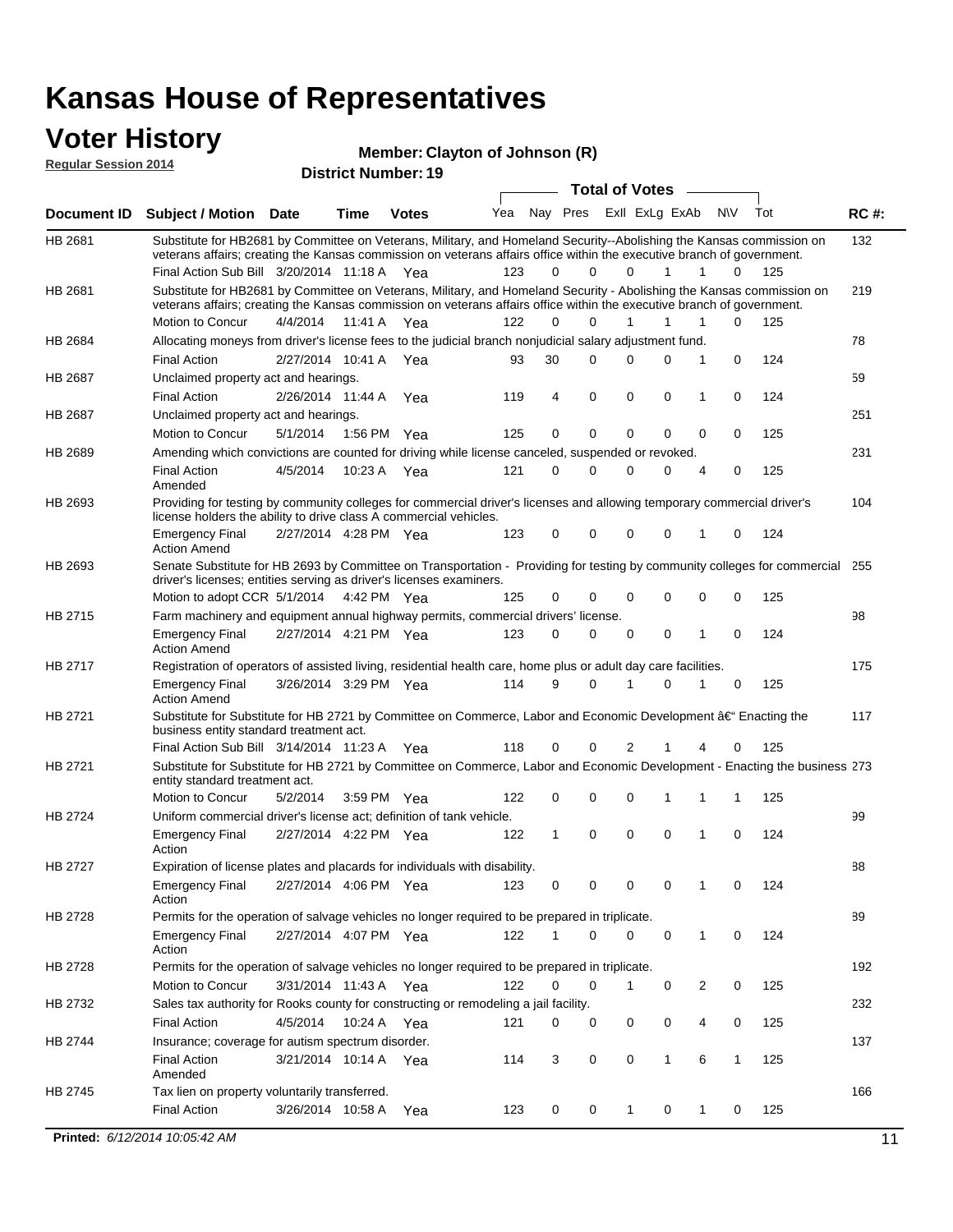### **Voter History**

**Regular Session 2014**

#### **Member: Clayton of Johnson (R)**

|                    |                                                                                                                                                                                                                                      |                       |             |              |     | <b>Total of Votes</b> |          |                |             |                |             |     |             |
|--------------------|--------------------------------------------------------------------------------------------------------------------------------------------------------------------------------------------------------------------------------------|-----------------------|-------------|--------------|-----|-----------------------|----------|----------------|-------------|----------------|-------------|-----|-------------|
| <b>Document ID</b> | <b>Subject / Motion Date</b>                                                                                                                                                                                                         |                       | Time        | <b>Votes</b> | Yea | Nav Pres              |          | Exll ExLg ExAb |             |                | <b>NV</b>   | Tot | <b>RC#:</b> |
| HB 2755            | Repealing the sunset on the Kansas taxpayer transparency act.                                                                                                                                                                        |                       |             |              |     |                       |          |                |             |                |             |     | 140         |
|                    | <b>Final Action</b>                                                                                                                                                                                                                  | 3/24/2014 10:13 A     |             | Yea          | 122 | 0                     | 0        | 0              | 0           | 3              | 0           | 125 |             |
| HB 2767            | State child death review board.                                                                                                                                                                                                      |                       |             |              |     |                       |          |                |             |                |             |     | 167         |
|                    | <b>Final Action</b><br>Amended                                                                                                                                                                                                       | 3/26/2014 10:59 A     |             | Yea          | 123 | 0                     | 0        | 1              | $\mathbf 0$ | 1              | 0           | 125 |             |
| <b>HCR 5029</b>    | Urging the Kansas bureau of investigation to establish a blue alert system for the state of Kansas.                                                                                                                                  |                       |             |              |     |                       |          |                |             |                |             |     | 95          |
|                    | <b>Emergency Final</b><br><b>Action Amend</b>                                                                                                                                                                                        | 2/27/2014 4:15 PM Yea |             |              | 121 | 2                     | 0        | 0              | 0           | 1              | 0           | 124 |             |
| <b>HCR 5031</b>    | Urging Congress to provide for the prompt payment of disability compensation to U.S. Veterans.                                                                                                                                       |                       |             |              |     |                       |          |                |             |                |             |     | 125         |
|                    | <b>Final Action</b>                                                                                                                                                                                                                  | 3/19/2014 11:21 A Yea |             |              | 122 | $\Omega$              | $\Omega$ | 0              | 1           | 2              | 0           | 125 |             |
| HR 6049            | Resolution encouraging the creation of a Kansas plan for comprehensive treatment of chronic obstruction pulmonary<br>disease.                                                                                                        |                       |             |              |     |                       |          |                |             |                |             |     | 109         |
|                    | <b>Emergency Final</b><br><b>Action Amend</b>                                                                                                                                                                                        | 3/6/2014              | 11:24 A     | Yea          | 120 | 0                     | 0        | $\overline{2}$ | 1           | $\overline{2}$ | $\mathbf 0$ | 125 |             |
| HR 6063            | Urging the President to extend the qualifications for the Women's Army Corps Service Medal.                                                                                                                                          |                       |             |              |     |                       |          |                |             |                |             |     | 143         |
|                    | <b>Final Action</b>                                                                                                                                                                                                                  | 3/25/2014 10:11 A Yea |             |              | 123 | $\Omega$              | $\Omega$ | 1              | $\Omega$    | 1              | 0           | 125 |             |
| SB 40              | House Substitute for SB 40 by Committee on Corrections and Juvenile Justice †Secretary of corrections; including juvenile<br>offenders in the prison made goods act; authorizing use of correctional industries funds for payment of |                       |             |              |     |                       |          |                |             |                |             |     | 123         |
|                    | Final Action Sub Bill 3/17/2014 11:23 A Yea                                                                                                                                                                                          |                       |             |              | 123 | 0                     | 0        | 0              | $\Omega$    | 2              | 0           | 125 |             |
| SB 54              | Medical assistance recovery program; rules and regulations.                                                                                                                                                                          |                       |             |              |     |                       |          |                |             |                |             |     | 174         |
|                    | <b>Emergency Final</b><br><b>Action Amend</b>                                                                                                                                                                                        | 3/26/2014 3:28 PM Yea |             |              | 95  | 28                    | 0        | 1              | 0           | 1              | 0           | 125 |             |
| SB 54              | Amendments to statutes regulating abortions.                                                                                                                                                                                         |                       |             |              |     |                       |          |                |             |                |             |     | 214         |
|                    | Motion to Adopt CCR 4/4/2014                                                                                                                                                                                                         |                       | 9:59 AM Yea |              | 112 | 11                    | 0        |                | $\mathbf 0$ | 1              | 0           | 125 |             |
| SB 63              | State use law; purchases by municipalities; committee sunset date and chairperson selection.                                                                                                                                         |                       |             |              |     |                       |          |                |             |                |             |     | 280         |
|                    | Motion to adopt CCR 5/2/2014                                                                                                                                                                                                         |                       | 8:52 PM Yea |              | 124 | 0                     | 0        | 0              | 0           | 1              | 0           | 125 |             |
| SB 99              | Lobbyists defined.                                                                                                                                                                                                                   |                       |             |              |     |                       |          |                |             |                |             |     | 184         |
|                    | <b>Emergency Final</b><br>Action                                                                                                                                                                                                     | 3/26/2014 3:41 PM Yea |             |              | 117 | 6                     | 0        | 1              | 0           | 1              | 0           | 125 |             |
| SB 147             | House Substitute for SB 147 by Committee on Agriculture and Natural Resources †Amending the powers and duties of the 133<br>Kansas department of agriculture division of conservation and the state conservation commission.         |                       |             |              |     |                       |          |                |             |                |             |     |             |
|                    | Final Action Sub Bill 3/20/2014 11:19 A Yea<br>Amended                                                                                                                                                                               |                       |             |              | 123 | 0                     | $\Omega$ | 0              | 1           | 1              | 0           | 125 |             |
| <b>SB 218</b>      | House Substitute for SB 218 by Committee on Appropriations-Education; relating to the financing and instruction thereof;                                                                                                             |                       |             |              |     |                       |          |                |             |                |             |     | 226         |
|                    | making and concerning appropriations for the fiscal years ending June 30, 2014, and June 30, 2015, for certain agencies.<br>Final Action Sub Bill 4/4/2014                                                                           |                       | 6:17 PM Yea |              | 91  | 31                    | $\Omega$ | 0              | 1           | $\overline{2}$ | $\Omega$    | 125 |             |
|                    | Amended                                                                                                                                                                                                                              |                       |             |              |     |                       |          |                |             |                |             |     |             |
| <b>SB 218</b>      | House Substitute for SB 218 by Committee on Appropriations-Education; relating to the financing and instruction thereof;                                                                                                             |                       |             |              |     |                       |          |                |             |                |             |     | 237         |
|                    | making and concerning appropriations for the fiscal years ending June 30, 2014, and June 30, 2015, for certain agencies.                                                                                                             |                       |             |              |     |                       |          |                |             |                |             |     |             |
|                    | Sub Motion to Adopt 4/6/2014 12:51 A Nay<br><b>CCR</b>                                                                                                                                                                               |                       |             |              | 55  | 67                    | 0        | 0              | 0           | 3              | 0           | 125 |             |
| SB 231             | House Substitute for SB 231 †Concerning valuation and appeals; renaming the state court of tax appeals; timing of<br>decisions.                                                                                                      |                       |             |              |     |                       |          |                |             |                |             |     | 134         |
|                    | Final Action Sub Bill 3/20/2014 11:21 A Yea<br>Amended                                                                                                                                                                               |                       |             |              | 123 | 0                     | 0        | 0              | 1           | 1              | 0           | 125 |             |
| SB 231             | House Substitute for SB 231 - Concerning valuation and appeals; renaming the state court of tax appeals; timing of<br>decisions                                                                                                      |                       |             |              |     |                       |          |                |             |                |             |     | 281         |
|                    | Motion to Adopt CCR 5/2/2014                                                                                                                                                                                                         |                       | 8:56 PM Yea |              | 124 | 0                     | 0        | 0              | $\mathbf 0$ | 1              | 0           | 125 |             |
| SB 245             | House Substitute for SB 245 by Committee on Appropriations - Appropriations for FY 2014, FY 2015, and FY 2016 for the<br>department of corrections; capital improvement projects.                                                    |                       |             |              |     |                       |          |                |             |                |             |     | 13          |
|                    | Final Action Sub Bill 2/13/2014 11:34 A Nay<br>Amended                                                                                                                                                                               |                       |             |              | 79  | 41                    | 0        | 3              | 0           | 1              | 0           | 124 |             |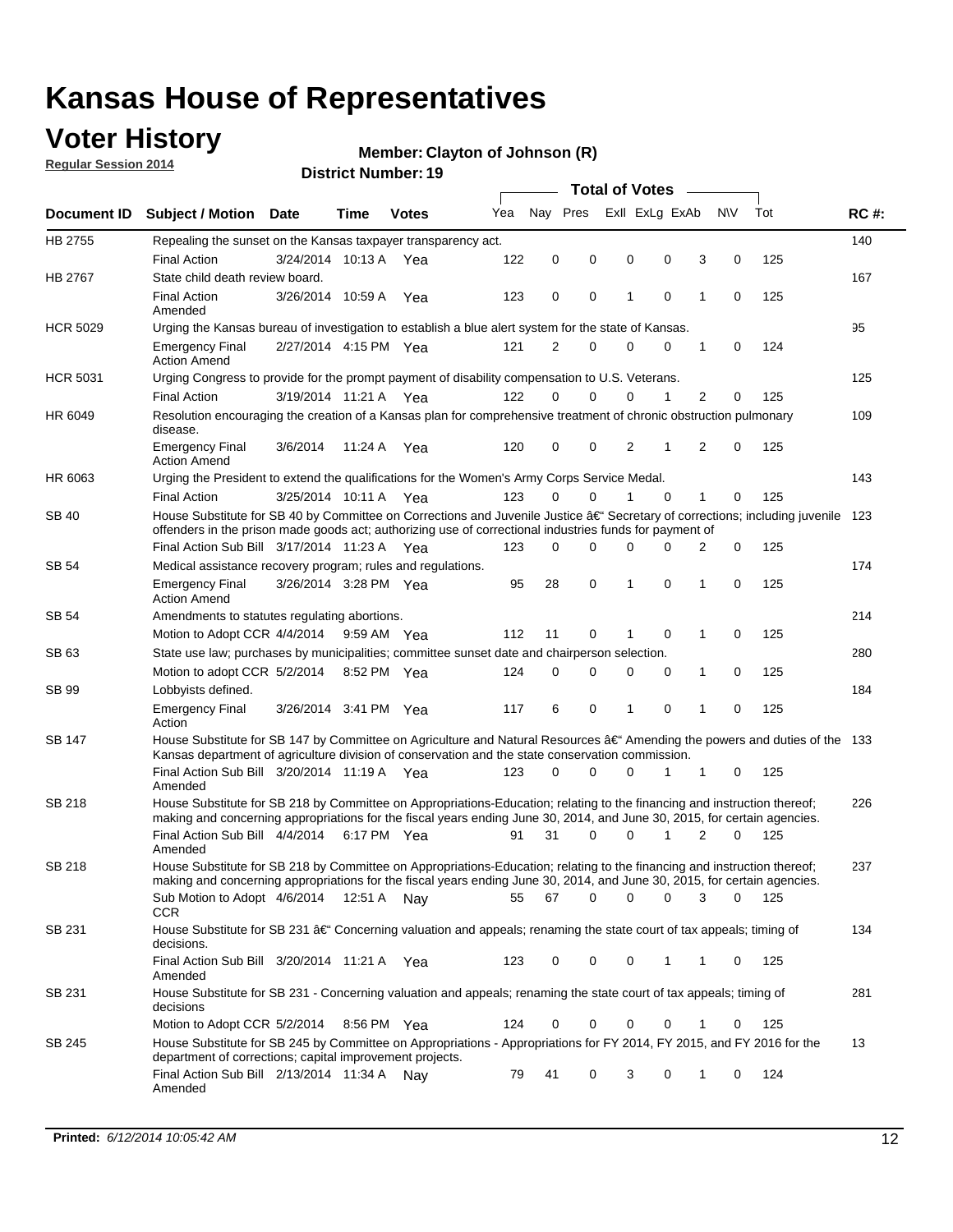### **Voter History**

#### **Member: Clayton of Johnson (R)**

**Regular Session 2014**

|               |                                                                                                                                                                                                                                                                                                                                                                                                                                                                                                                                                                                                                                                                                                                                                                                                                   |                       |             | PISUILU NUIIIDEI. IJ  |     |    | <b>Total of Votes</b>       |   |             |                |             |     |             |
|---------------|-------------------------------------------------------------------------------------------------------------------------------------------------------------------------------------------------------------------------------------------------------------------------------------------------------------------------------------------------------------------------------------------------------------------------------------------------------------------------------------------------------------------------------------------------------------------------------------------------------------------------------------------------------------------------------------------------------------------------------------------------------------------------------------------------------------------|-----------------------|-------------|-----------------------|-----|----|-----------------------------|---|-------------|----------------|-------------|-----|-------------|
|               | Document ID Subject / Motion Date                                                                                                                                                                                                                                                                                                                                                                                                                                                                                                                                                                                                                                                                                                                                                                                 |                       | <b>Time</b> | <b>Votes</b>          |     |    | Yea Nay Pres ExII ExLg ExAb |   |             |                | <b>NV</b>   | Tot | <b>RC#:</b> |
| <b>SB 245</b> | House Substitute for SB 245 by Committee on Appropriations - Education funding; relating to mineral production; creating the 258<br>mineral production education fund, crediting 20% of remainder from oil and gas tax into such fund, moneys expended on<br>education; abolishing the oil and gas valuation depletion trust fund; allowing the counties to retain funds already in such<br>county's oil and gas valuation depletion trust fund; concerning school financing sources; proceeds from the tax levied by a<br>school district under authority of K.S.A. 2013 Supp. 72-6431, remitted to the state treasury to the credit of the state school<br>district finance fund not to the district's general fund; making and concerning appropriations for fiscal year 2017.<br>Motion to adopt CCR 5/1/2014 |                       |             | 5:06 PM Yea           | 88  | 37 | 0                           | 0 | 0           | 0              | 0           | 125 |             |
| <b>SB 248</b> | Victim notification prior to release of certain inmates.                                                                                                                                                                                                                                                                                                                                                                                                                                                                                                                                                                                                                                                                                                                                                          |                       |             |                       |     |    |                             |   |             |                |             |     | 119         |
|               | <b>Final Action</b>                                                                                                                                                                                                                                                                                                                                                                                                                                                                                                                                                                                                                                                                                                                                                                                               | 3/17/2014 11:18 A     |             | Yea                   | 122 | 0  | 0                           | 0 | 0           | 2              | 1           | 125 |             |
| SB 254        | Medical assistance recovery program; rules and regulations.                                                                                                                                                                                                                                                                                                                                                                                                                                                                                                                                                                                                                                                                                                                                                       |                       |             |                       |     |    |                             |   |             |                |             |     | 179         |
|               | <b>Emergency Final</b><br>Action                                                                                                                                                                                                                                                                                                                                                                                                                                                                                                                                                                                                                                                                                                                                                                                  | 3/26/2014 3:34 PM Yea |             |                       | 123 | 0  | 0                           | 1 | 0           | $\mathbf{1}$   | 0           | 125 |             |
| SB 256        | Attorney general; costs in criminal appeals.                                                                                                                                                                                                                                                                                                                                                                                                                                                                                                                                                                                                                                                                                                                                                                      |                       |             |                       |     |    |                             |   |             |                |             |     | 147         |
|               | <b>Final Action</b><br>Amended                                                                                                                                                                                                                                                                                                                                                                                                                                                                                                                                                                                                                                                                                                                                                                                    | 3/25/2014 10:16 A     |             | Yea                   | 119 | 4  | 0                           | 1 | 0           | 1              | $\mathbf 0$ | 125 |             |
| SB 256        | Amending the crime of mistreatment of a dependent adult; creating the crime of mistreatment of an elder person; amending<br>the crime of unlawful sexual relations; amending provisions relating to appearance bonds and surety regulation; amending<br>violations of the Kansas racketeer influenced and corrupt organization act; also concerning the attorney general, costs in<br>criminal appeals.                                                                                                                                                                                                                                                                                                                                                                                                           |                       |             |                       |     |    |                             |   |             |                |             |     | 236         |
|               | Motion to Adopt CCR 4/5/2014                                                                                                                                                                                                                                                                                                                                                                                                                                                                                                                                                                                                                                                                                                                                                                                      |                       |             | 6:52 PM Yea           | 118 | 4  | 0                           | 0 | 0           | 3              | 0           | 125 |             |
| SB 258        | Amending the juvenile statute of limitations to match adult time limitations for sex crimes.                                                                                                                                                                                                                                                                                                                                                                                                                                                                                                                                                                                                                                                                                                                      |                       |             |                       |     |    |                             |   |             |                |             |     | 135         |
|               | <b>Final Action</b><br>Amended                                                                                                                                                                                                                                                                                                                                                                                                                                                                                                                                                                                                                                                                                                                                                                                    | 3/20/2014 11:21 A Yea |             |                       | 123 | 0  | 0                           | 0 | 1           | 1              | 0           | 125 |             |
| <b>SB 258</b> | Relating to issuance of certificates of birth resulting in stillbirth.                                                                                                                                                                                                                                                                                                                                                                                                                                                                                                                                                                                                                                                                                                                                            |                       |             |                       |     |    |                             |   |             |                |             |     | 259         |
|               | Motion to Adopt CCR 5/1/2014 5:12 PM Yea                                                                                                                                                                                                                                                                                                                                                                                                                                                                                                                                                                                                                                                                                                                                                                          |                       |             |                       | 121 | 4  | 0                           | 0 | 0           | 0              | 0           | 125 |             |
| SB 263        | Establishing the military funeral honors fund under the adjutant general's office.                                                                                                                                                                                                                                                                                                                                                                                                                                                                                                                                                                                                                                                                                                                                |                       |             |                       |     |    |                             |   |             |                |             |     | 148         |
|               | <b>Final Action</b><br>Amended                                                                                                                                                                                                                                                                                                                                                                                                                                                                                                                                                                                                                                                                                                                                                                                    | 3/25/2014 10:17 A Yea |             |                       | 123 | 0  | 0                           | 1 | 0           | 1              | 0           | 125 |             |
| SB 263        | Veterans and military matters; military honors fund; death gratuity; disabled veterans preference, state jobs and contracts;<br>schools on military reservations, funding.                                                                                                                                                                                                                                                                                                                                                                                                                                                                                                                                                                                                                                        |                       |             |                       |     |    |                             |   |             |                |             |     | 256         |
|               | Motion to adopt CCR 5/1/2014 4:47 PM Yea                                                                                                                                                                                                                                                                                                                                                                                                                                                                                                                                                                                                                                                                                                                                                                          |                       |             |                       | 124 | 0  | 0                           | 0 | $\mathbf 0$ | 0              | 1           | 125 |             |
| SB 265        | Income definition for Homestead Refund eligibility.                                                                                                                                                                                                                                                                                                                                                                                                                                                                                                                                                                                                                                                                                                                                                               |                       |             |                       |     |    |                             |   |             |                |             |     | 113         |
|               | <b>Final Action</b><br>Amended                                                                                                                                                                                                                                                                                                                                                                                                                                                                                                                                                                                                                                                                                                                                                                                    | 3/13/2014 11:23 A Yea |             |                       | 121 | 0  | 0                           | 1 | 1           | $\overline{2}$ | 0           | 125 |             |
| SB 265        | Definition of income for homestead refund and SAFESR eligibility; income tax credits for adoption expenses and expenses to<br>make dwelling or facility accessible to persons with a disability; income tax deductions, self-employment taxes, expenses<br>related to organ donations, net gain on the sale of certain livestock; withholding, non-resident pass-through entity income;<br>Kansas taxpayer transparency act, sunset; sales tax exemptions.<br>Motion to Adopt CCR 4/4/2014 6:29 PM Yea                                                                                                                                                                                                                                                                                                            |                       |             |                       | 122 | 0  | 0                           | 0 | 1           | 2              | 0           | 125 | 227         |
| SB 266        | Mineral severance tax return file date.                                                                                                                                                                                                                                                                                                                                                                                                                                                                                                                                                                                                                                                                                                                                                                           |                       |             |                       |     |    |                             |   |             |                |             |     | 114         |
|               | <b>Final Action</b><br>Amended                                                                                                                                                                                                                                                                                                                                                                                                                                                                                                                                                                                                                                                                                                                                                                                    | 3/13/2014 11:24 A     |             | Yea                   | 121 | 0  | 0                           | 1 | 1           | 2              | 0           | 125 |             |
| SB 266        | Severance tax return and payment dates; sales tax authority for Rooks county; property tax exemptions for certain donations<br>of land to the state and for amateur-built aircraft; sales tax exemptions for surface mining equipment and certain charitable<br>organizations.                                                                                                                                                                                                                                                                                                                                                                                                                                                                                                                                    |                       |             |                       |     |    |                             |   |             |                |             |     | 266         |
|               | Motion to Adopt CCR 5/2/2014                                                                                                                                                                                                                                                                                                                                                                                                                                                                                                                                                                                                                                                                                                                                                                                      |                       |             | $3:19 \text{ PM}$ Yea | 122 | 1  | 0                           | 0 | 1           | 1              | 0           | 125 |             |
| SB 267        | Insurance; excluding real estate from acceptable security deposits with the commissioner and requiring original handwritten<br>signatures on deposit forms.                                                                                                                                                                                                                                                                                                                                                                                                                                                                                                                                                                                                                                                       |                       |             |                       |     |    |                             |   |             |                |             |     | 144         |
|               | <b>Final Action</b>                                                                                                                                                                                                                                                                                                                                                                                                                                                                                                                                                                                                                                                                                                                                                                                               | 3/25/2014 10:12 A Yea |             |                       | 123 | 0  | 0                           | 1 | 0           | 1              | 0           | 125 |             |
| SB 268        | Insurance; Risk-based capital requirements.                                                                                                                                                                                                                                                                                                                                                                                                                                                                                                                                                                                                                                                                                                                                                                       |                       |             |                       |     |    |                             |   |             |                |             |     | 145         |
|               | <b>Final Action</b>                                                                                                                                                                                                                                                                                                                                                                                                                                                                                                                                                                                                                                                                                                                                                                                               | 3/25/2014 10:13 A     |             | Yea                   | 123 | 0  | 0                           | 1 | 0           | $\mathbf{1}$   | 0           | 125 |             |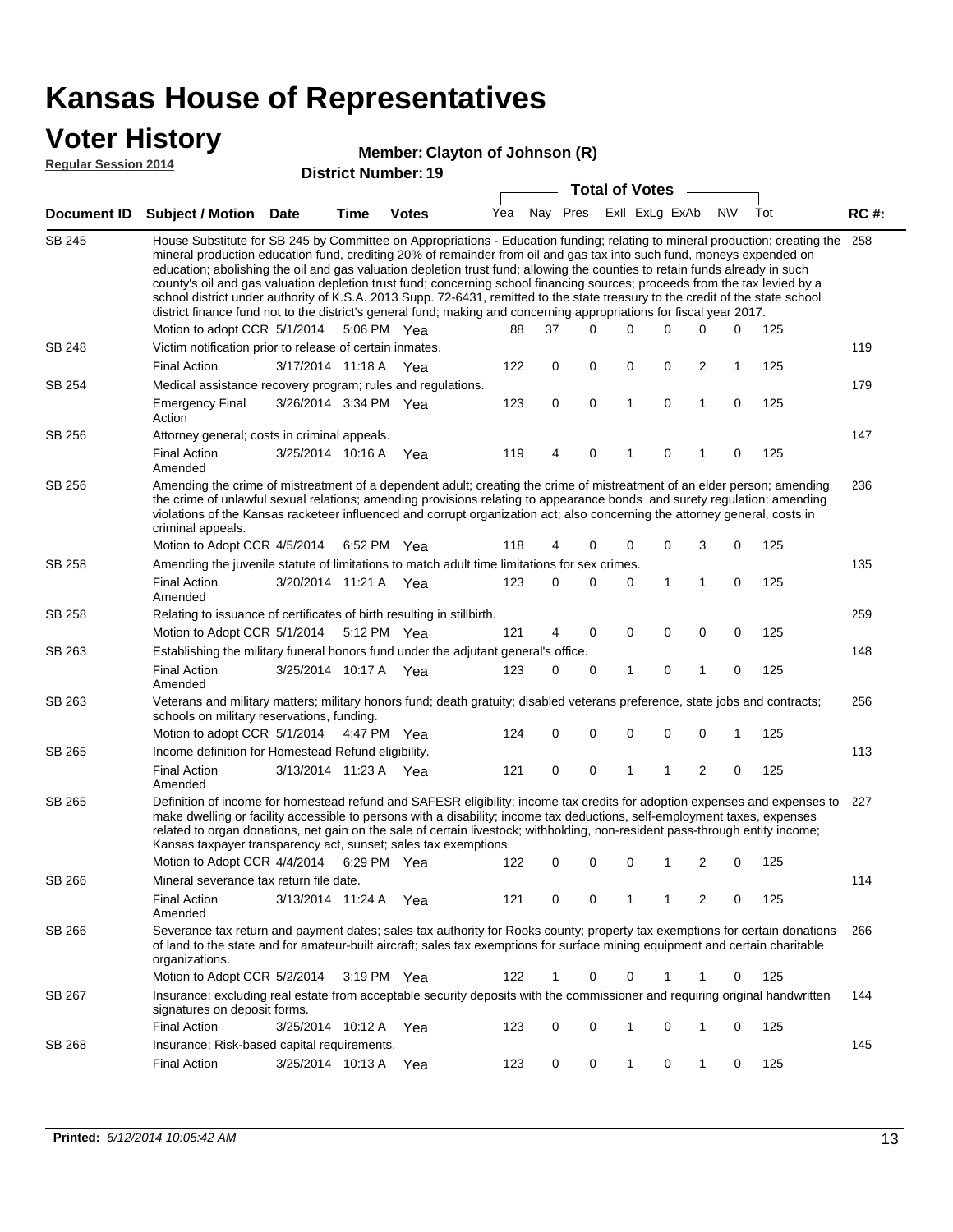### **Voter History**

**Regular Session 2014**

#### **Member: Clayton of Johnson (R)**

|               |                                                                                                                                                                                    |                       |      |              |     | <b>Total of Votes</b> |             |                |              |   |             |     |             |  |
|---------------|------------------------------------------------------------------------------------------------------------------------------------------------------------------------------------|-----------------------|------|--------------|-----|-----------------------|-------------|----------------|--------------|---|-------------|-----|-------------|--|
| Document ID   | <b>Subject / Motion Date</b>                                                                                                                                                       |                       | Time | <b>Votes</b> | Yea | Nay Pres              |             | Exll ExLg ExAb |              |   | N\V         | Tot | <b>RC#:</b> |  |
| SB 271        | Amending the Kansas medicaid fraud control act.                                                                                                                                    |                       |      |              |     |                       |             |                |              |   |             |     | 176         |  |
|               | <b>Emergency Final</b><br><b>Action Amend</b>                                                                                                                                      | 3/26/2014 3:30 PM Yea |      |              | 123 | 0                     | 0           | 1              | 0            | 1 | $\mathbf 0$ | 125 |             |  |
| SB 271        | Amending the Kansas medicaid fraud control act.                                                                                                                                    |                       |      |              |     |                       |             |                |              |   |             |     | 228         |  |
|               | Motion to Adopt CCR 4/4/2014 6:33 PM Yea                                                                                                                                           |                       |      |              | 122 | 0                     | 0           | 0              | 1            | 2 | 0           | 125 |             |  |
| SB 272        | Eliminating the 3% limit on controlled shooting area acreage in a county.                                                                                                          |                       |      |              |     |                       |             |                |              |   |             |     | 149         |  |
|               | <b>Final Action</b>                                                                                                                                                                | 3/25/2014 10:19 A Yea |      |              | 123 | 0                     | 0           | 1              | 0            | 1 | $\mathbf 0$ | 125 |             |  |
| SB 273        | House Substitute for SB 273 by Committee on Transportation †Commercial vehicles; regulation and registration thereof.                                                              |                       |      |              |     |                       |             |                |              |   |             |     | 168         |  |
|               | Final Action Sub Bill 3/26/2014 11:00 A Yea<br>Amended                                                                                                                             |                       |      |              | 122 | 1                     | 0           | 1              | 0            | 1 | 0           | 125 |             |  |
| SB 273        | Regulation of commercial motor vehicles; exemption from rules and regulations of the Kansas corporation commission.                                                                |                       |      |              |     |                       |             |                |              |   |             |     | 265         |  |
|               | Motion to Adopt CCR 5/2/2014 3:10 PM Yea                                                                                                                                           |                       |      |              | 101 | 22                    | 0           | 0              | 1            | 1 | 0           | 125 |             |  |
| SB 274        | Political action committees, legislative leadership.                                                                                                                               |                       |      |              |     |                       |             |                |              |   |             |     | 169         |  |
|               | <b>Final Action</b><br>Amended                                                                                                                                                     | 3/26/2014 11:01 A Nay |      |              | 108 | 15                    | 0           | -1             | 0            | 1 | 0           | 125 |             |  |
| <b>SB 278</b> | Establishing the state board of veterinary examiners within the animal health division of the Kansas department of agriculture<br>for a two-year period.                           |                       |      |              |     |                       |             |                |              |   |             |     | 127         |  |
|               | <b>Final Action</b>                                                                                                                                                                | 3/19/2014 11:24 A     |      | Yea          | 122 | 0                     | 0           | 0              | 1            | 2 | 0           | 125 |             |  |
| SB 284        | Amending the Kansas 911 act.                                                                                                                                                       |                       |      |              |     |                       |             |                |              |   |             |     | 124         |  |
|               | <b>Final Action</b>                                                                                                                                                                | 3/17/2014 11:24 A     |      | Yea          | 121 | $\overline{2}$        | $\mathbf 0$ | $\mathbf 0$    | $\mathbf 0$  | 2 | 0           | 125 |             |  |
| SB 285        | Optometrists; prohibition against limiting payment for covered services to insurance plan amounts.                                                                                 |                       |      |              |     |                       |             |                |              |   |             |     | 150         |  |
|               | <b>Final Action</b><br>Amended                                                                                                                                                     | 3/25/2014 10:20 A     |      | Yea          | 123 | 0                     | 0           | $\mathbf{1}$   | 0            | 1 | 0           | 125 |             |  |
| SB 286        | Extending sunset date on certain agriculture fees from July 1, 2015, to July 1, 2019.                                                                                              |                       |      |              |     |                       |             |                |              |   |             |     | 151         |  |
|               | <b>Final Action</b><br>Amended                                                                                                                                                     | 3/25/2014 10:23 A Yea |      |              | 76  | 47                    | 0           | $\mathbf{1}$   | 0            | 1 | 0           | 125 |             |  |
| SB 286        | Agriculture; extending sunset date on certain agriculture fees from July 1, 2015, to July 1, 2018; national day of the cowboy;<br>establishing the local food and farm task force. |                       |      |              |     |                       |             |                |              |   |             |     | 264         |  |
|               | Motion to adopt CCR 5/2/2014 3:04 PM Yea                                                                                                                                           |                       |      |              | 102 | 21                    | 0           | 0              | 1            | 1 | 0           | 125 |             |  |
| SB 306        | Modernizing certain insurance laws to allow use of additional investments.                                                                                                         |                       |      |              |     |                       |             |                |              |   |             |     | 173         |  |
|               | <b>Emergency Final</b>                                                                                                                                                             | 3/26/2014 3:26 PM Yea |      |              | 123 | 0                     | 0           | 1              | $\mathbf 0$  | 1 | 0           | 125 |             |  |
|               | Action                                                                                                                                                                             |                       |      |              |     |                       |             |                |              |   |             |     |             |  |
| <b>SB 308</b> | Updating the Kansas no-call act.                                                                                                                                                   |                       |      |              |     |                       |             |                |              |   |             |     | 138         |  |
|               | <b>Final Action</b>                                                                                                                                                                | 3/21/2014 10:15 A     |      | Yea          | 117 | 0                     | 0           | 0              | $\mathbf{1}$ | 6 | 1           | 125 |             |  |
| SB 309        | Health insurance coverage for qualified professional associations.                                                                                                                 |                       |      |              |     |                       |             |                |              |   |             |     | 182         |  |
|               | <b>Emergency Final</b><br>Action                                                                                                                                                   | 3/26/2014 3:38 PM Yea |      |              | 122 | 1                     | 0           | 1              | 0            | 1 | 0           | 125 |             |  |
| SB 310        | Grand juries; crimes to consider; amendment of indictment.                                                                                                                         |                       |      |              |     |                       |             |                |              |   |             |     | 180         |  |
|               | <b>Emergency Final</b><br>Action                                                                                                                                                   | 3/26/2014 3:35 PM Yea |      |              | 122 | 1                     | 0           | 1              | 0            | 1 | 0           | 125 |             |  |
| SB 311        | Increasing the noneconomic damages cap and changing rules related to expert evidence.                                                                                              |                       |      |              |     |                       |             |                |              |   |             |     | 142         |  |
|               | <b>Final Action</b><br>Amended                                                                                                                                                     | 3/24/2014 10:17 A Yea |      |              | 119 | 3                     | $\Omega$    | 0              | 0            | 3 | 0           | 125 |             |  |
| SB 311        | Increasing the noneconomic damages cap, changing rules related to expert evidence and repealing statutes pertaining to<br>collateral source benefits.                              |                       |      |              |     |                       |             |                |              |   |             |     | 203         |  |
|               | Motion to adopt CCR 4/3/2014 6:15 PM Yea                                                                                                                                           |                       |      |              | 120 | 4                     | 0           | 0              | 0            | 1 | 0           | 125 |             |  |
| SB 321        | Return of premiums separate from notice of denial of coverage.                                                                                                                     |                       |      |              |     |                       |             |                |              |   |             |     | 146         |  |
|               | <b>Final Action</b>                                                                                                                                                                | 3/25/2014 10:15 A Yea |      |              | 123 | 0                     | 0           | 1              | 0            | 1 | 0           | 125 |             |  |
| SB 329        | Clarifying court orders relating to parents in juvenile offender cases.<br><b>Final Action</b><br>Amended                                                                          | 3/20/2014 11:23 A Yea |      |              | 123 | 0                     | 0           | 0              | 1            | 1 | 0           | 125 | 136         |  |
|               |                                                                                                                                                                                    |                       |      |              |     |                       |             |                |              |   |             |     |             |  |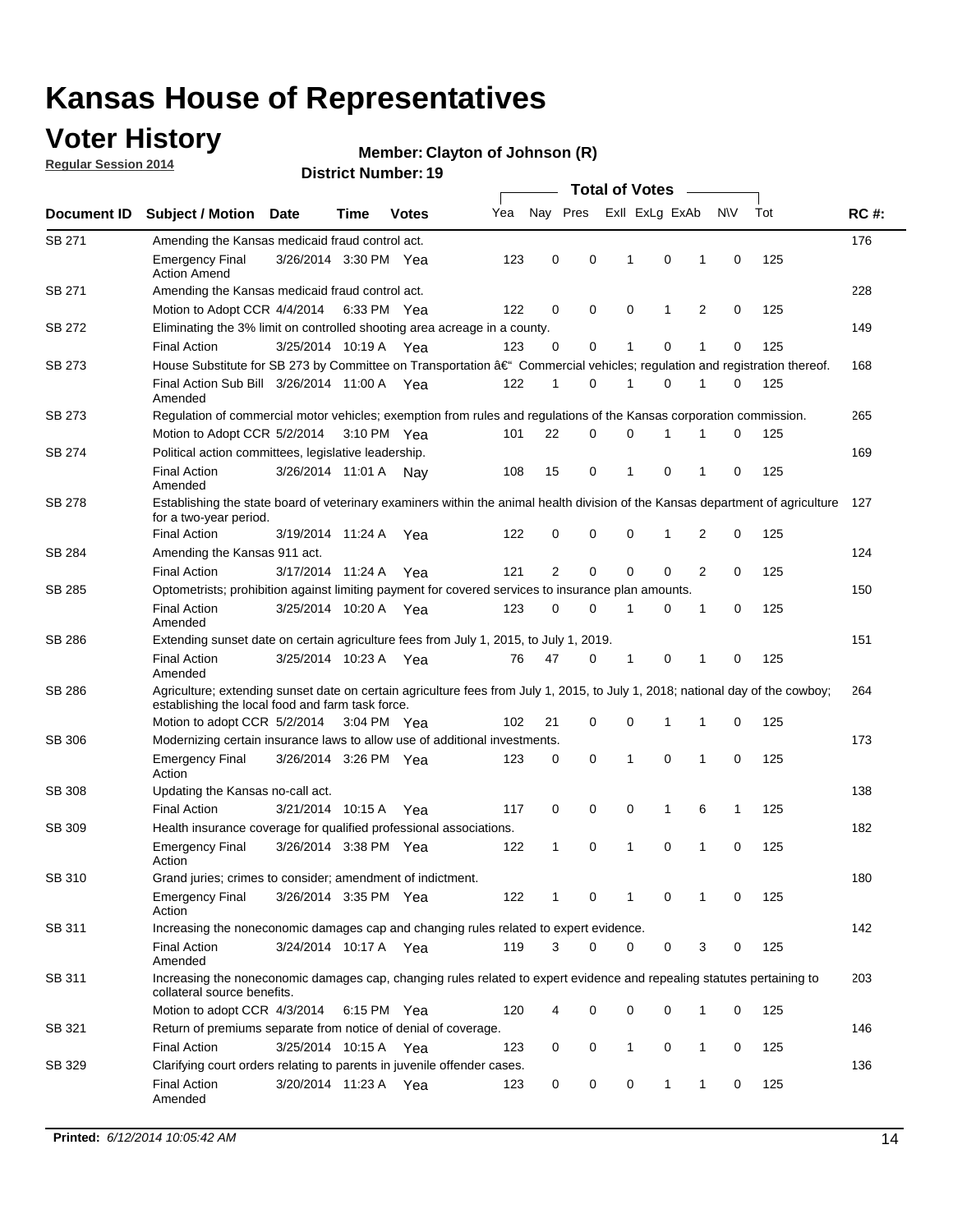### **Voter History**

**Regular Session 2014**

#### **Member: Clayton of Johnson (R)**

|                 | <b>Total of Votes</b>                                                                                                                                              |                       |             |              |     |              |          |   |                   |                |           |     |             |
|-----------------|--------------------------------------------------------------------------------------------------------------------------------------------------------------------|-----------------------|-------------|--------------|-----|--------------|----------|---|-------------------|----------------|-----------|-----|-------------|
| Document ID     | Subject / Motion Date                                                                                                                                              |                       | <b>Time</b> | <b>Votes</b> | Yea |              | Nay Pres |   | Exll ExLg ExAb    |                | <b>NV</b> | Tot | <b>RC#:</b> |
| SB 329          | Clarifying court orders relating to parents in juvenile offender cases and changing the statute of limitations on certain juvenile<br>offenses.                    |                       |             |              |     |              |          |   |                   |                |           |     | 242         |
|                 | Motion to adopt CCR 4/30/2014 3:23 PM Yea                                                                                                                          |                       |             |              | 122 | $\mathbf 1$  | 0        | 1 | -1                | 0              | 0         | 125 |             |
| SB 344          | Special permits, oversized loads, transportation of hay or feed stuffs.                                                                                            |                       |             |              |     |              |          |   |                   |                |           |     | 152         |
|                 | <b>Final Action</b><br>Amended                                                                                                                                     | 3/25/2014 10:24 A     |             | Yea          | 122 | $\mathbf{1}$ | 0        | 1 | 0                 | 1              | 0         | 125 |             |
| SB 349          | Boiler safety act; deputy inspectors.                                                                                                                              |                       |             |              |     |              |          |   |                   |                |           |     | 128         |
|                 | <b>Final Action</b><br>Amended                                                                                                                                     | 3/19/2014 11:25 A     |             | Yea          | 119 | 3            | 0        |   | 0<br>1            | $\overline{2}$ | 0         | 125 |             |
| SB 349          | Board of technical professions; recodification of professions and scope of practice, other; boiler safety act, deputy<br>inspectors.                               |                       |             |              |     |              |          |   |                   |                |           |     | 215         |
|                 | Motion to Adopt CCR 4/4/2014                                                                                                                                       |                       | 10:02 A     | Yea          | 112 | 11           | 0        | 1 | 0                 | 1              | 0         | 125 |             |
| SB 351          | Vehicle identification numbers; penalties; damages.                                                                                                                |                       |             |              |     |              |          |   |                   |                |           |     | 153         |
|                 | <b>Final Action</b>                                                                                                                                                | 3/25/2014 10:25 A     |             | Yea          | 123 | 0            | 0        | 1 | 0                 | 1              | 0         | 125 |             |
| <b>SB 357</b>   | Increasing the number of allowable hunter education deferrals.                                                                                                     |                       |             |              |     |              |          |   |                   |                |           |     | 154         |
|                 | <b>Final Action</b><br>Amended                                                                                                                                     | 3/25/2014 10:26 A     |             | Nav          | 97  | 26           | 0        | 1 | 0                 | 1              | 0         | 125 |             |
| <b>SB 357</b>   | Authorizing land purchases by the state; amending process state uses to address seized wildlife; increasing the number of<br>allowable hunter education deferrals. |                       |             |              |     |              |          |   |                   |                |           |     | 275         |
|                 | Motion to Adopt CCR 5/2/2014                                                                                                                                       |                       | 7:53 PM Yea |              | 113 | 11           | 0        |   | 0<br>$\mathbf 0$  | 1              | 0         | 125 |             |
| SB 359          | Relating to asbestos-related liability.                                                                                                                            |                       |             |              |     |              |          |   |                   |                |           |     | 177         |
|                 | <b>Emergency Final</b><br>Action                                                                                                                                   | 3/26/2014 3:32 PM Yea |             |              | 94  | 29           | 0        | 1 | $\mathbf 0$       | $\mathbf{1}$   | 0         | 125 |             |
| SB 367          | Creating the student data privacy act.                                                                                                                             |                       |             |              |     |              |          |   |                   |                |           |     | 186         |
|                 | <b>Emergency Final</b><br><b>Action Amend</b>                                                                                                                      | 3/26/2014 3:43 PM Yea |             |              | 119 | 4            | 0        | 1 | 0                 | 1              | 0         | 125 |             |
| SB 367          | Creating the student data privacy act.                                                                                                                             |                       |             |              |     |              |          |   |                   |                |           |     | 245         |
|                 | Motion to adopt CCR 4/30/2014 3:41 PM Yea                                                                                                                          |                       |             |              | 123 | 0            | $\Omega$ |   | 1                 | 0              | 0         | 125 |             |
| SB 371          | Amending employment security law regarding disposition of penalty funds and disclosure of confidential information.                                                |                       |             |              |     |              |          |   |                   |                |           |     | 129         |
|                 | <b>Final Action</b>                                                                                                                                                | 3/19/2014 11:27 A     |             | Yea          | 90  | 32           | 0        |   | $\mathbf 0$<br>1  | 2              | 0         | 125 |             |
| SB 372          | Amending the shared work unemployment compensation program; layoff aversion.                                                                                       |                       |             |              |     |              |          |   |                   |                |           |     | 155         |
|                 | <b>Final Action</b>                                                                                                                                                | 3/25/2014 10:28 A     |             | Yea          | 123 | 0            | 0        |   | $\mathbf{1}$<br>0 | 1              | 0         | 125 |             |
| SB 402          | Amending statutes related to the Kansas criminal justice information system committee.                                                                             |                       |             |              |     |              |          |   |                   |                |           |     | 178         |
|                 | <b>Emergency Final</b><br>Action                                                                                                                                   | 3/26/2014 3:33 PM Yea |             |              | 123 | 0            | 0        | 1 | 0                 | 1              | 0         | 125 |             |
| SB 423          | Authorizing Department of Administration to sell Landon and Eisenhower state office buildings.                                                                     |                       |             |              |     |              |          |   |                   |                |           |     | 233         |
|                 | <b>Final Action</b><br>Amended                                                                                                                                     | 4/5/2014              | 10:28 A     | Nay          | 66  | 55           | 0        |   | 0<br>0            | 4              | 0         | 125 |             |
| SB 424          | Amending the statutory requirements for a valid hospital lien.                                                                                                     |                       |             |              |     |              |          |   |                   |                |           |     | 183         |
|                 | <b>Emergency Final</b><br>Action                                                                                                                                   | 3/26/2014 3:39 PM Yea |             |              | 115 | 8            | 0        |   | 1<br>0            | 1              | 0         | 125 |             |
| <b>SCR 1618</b> | Substitute for SCR 1618 by Committee on Federal and State Affairs -- State constitutional amendment authorizing raffles.                                           |                       |             |              |     |              |          |   |                   |                |           |     | 170         |
|                 | Final Action Sub Bill 3/26/2014 11:06 A Yea                                                                                                                        |                       |             |              | 102 | 19           | 2        | 1 | 0                 | 1              | 0         | 125 |             |
| <b>SCR 1620</b> | Port authority; creation in Stafford, Kansas.                                                                                                                      |                       |             |              |     |              |          |   |                   |                |           |     | 234         |
|                 | <b>Final Action</b>                                                                                                                                                | 4/5/2014              | 10:29 A Yea |              | 121 | 0            | 0        |   | 0<br>0            | 4              | 0         | 125 |             |